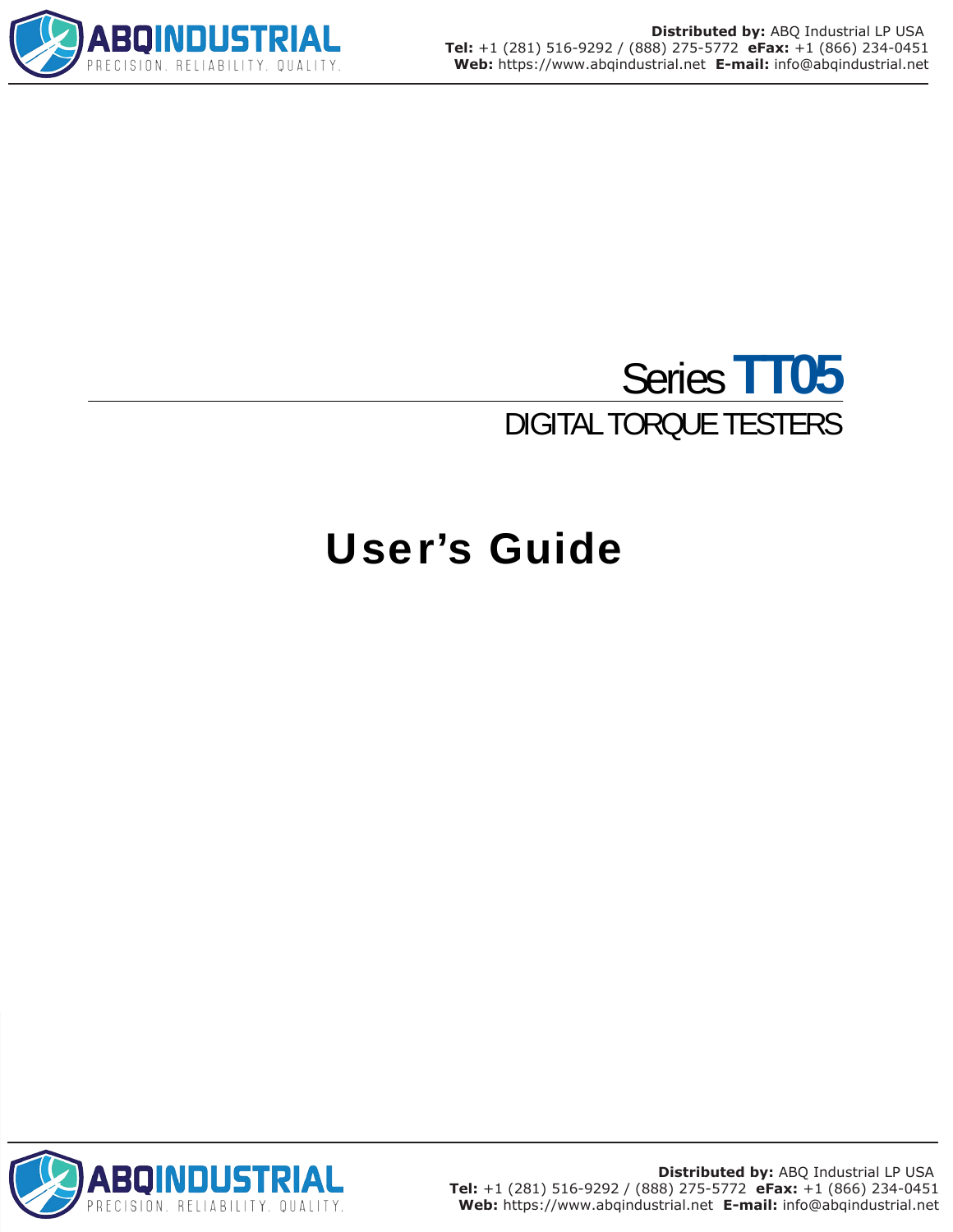# *Thank you…*



 Thank you for purchasing a Mark-10 Series TT05 digital torque tester, designed to measure bottle cap application and removal torque.

With proper usage, we are confident that you will get many years of great service with this product. Mark-10 instruments are ruggedly built for both laboratory and industrial environments.

This User's Guide provides setup, safety, and operation instructions. Dimensions and specifications are also provided. For additional information or answers to your questions, please do not hesitate to contact us. Our technical support and engineering teams are eager to assist you.

**Before use, each person who is to use a Series TT05 digital torque tester should be fully trained in appropriate operation and safety procedures.** 

# **TABLE OF CONTENTS**

| HOME SCREEN AND CONTROLS 4           |  |
|--------------------------------------|--|
|                                      |  |
|                                      |  |
|                                      |  |
|                                      |  |
|                                      |  |
| <b>COMMUNICATIONS AND OUTPUTS 10</b> |  |
|                                      |  |
|                                      |  |
|                                      |  |
|                                      |  |
|                                      |  |
|                                      |  |
|                                      |  |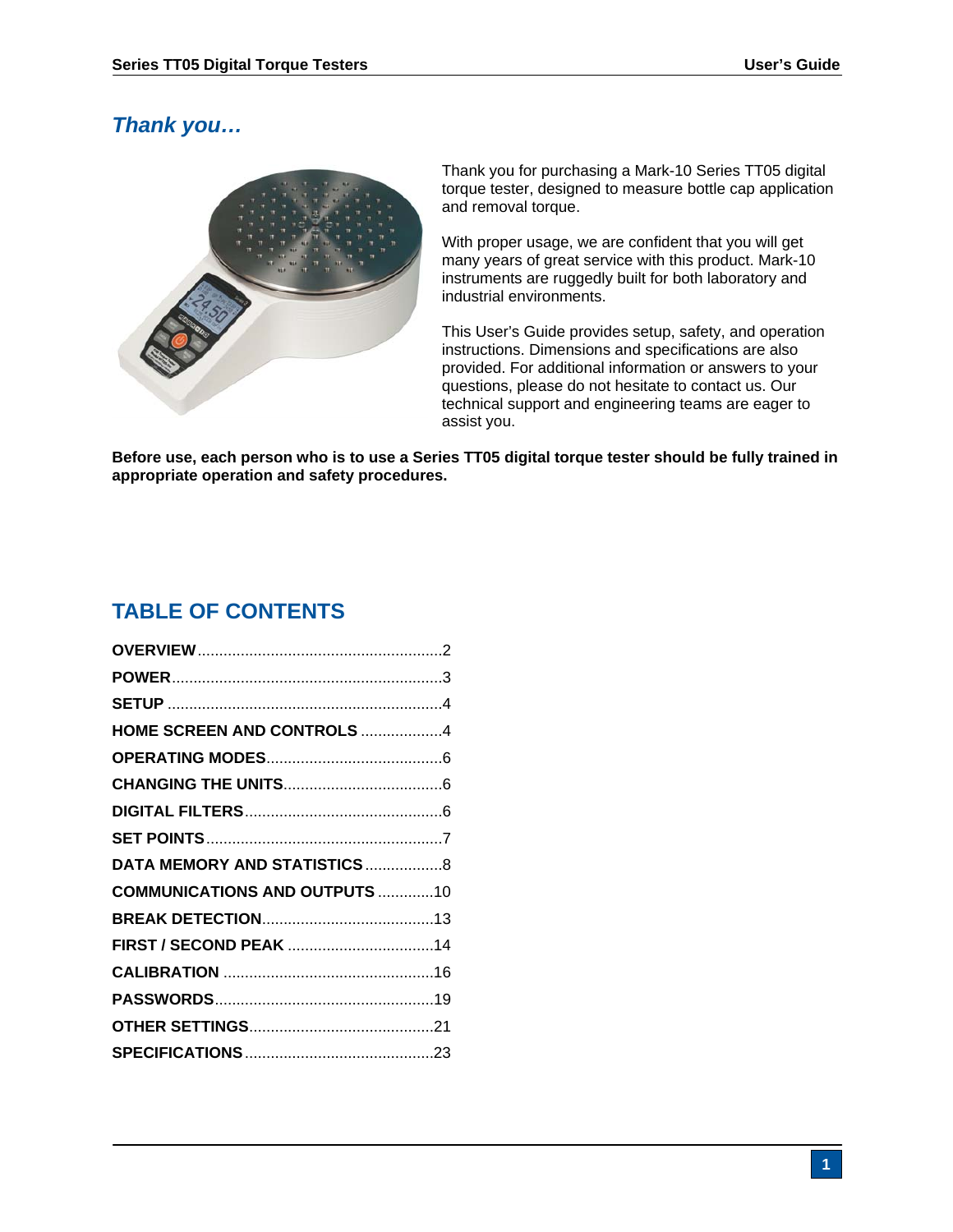# **1 OVERVIEW**

#### **1.1 List of included items**

| Qty. | Part No.   | <b>Description</b>                                                                                                                 |
|------|------------|------------------------------------------------------------------------------------------------------------------------------------|
|      | MTT05-12/  | Series TT05 digital torque tester                                                                                                  |
|      | MTT05-25 / |                                                                                                                                    |
|      | MTT05-50/  |                                                                                                                                    |
|      | MTT05-100  |                                                                                                                                    |
|      | 08-1026    | Battery (inside the instrument)                                                                                                    |
|      | 09-1165    | USB cable                                                                                                                          |
|      |            | Resource CD (USB driver, user's guides, MESUR <sup>™</sup> Lite software,<br>MESUR <sup>™</sup> gauge DEMO software, User's Guide) |
|      |            | Certificate of calibration (optional)                                                                                              |
|      | CT002      | Carrying case (optional)                                                                                                           |

## **1.2 Safety / Proper Usage**

# **Caution!**

**Note the torque tester's capacity before use and ensure that the capacity is not exceeded. Producing a torque greater than 150% of the tester's capacity can damage the internal sensor. An overload can occur whether the tester is powered on or off.** 

The tester is designed for various torque testing applications. Items that should not be used with the tester include potentially flammable substances or products, items that can shatter in an unsafe manner, and any other components that can present an exceedingly hazardous situation when acted upon by a load.

The following safety checks and procedures should be performed before and during operation:

- 1. Never operate the tester if there is any visible damage to the AC adapter or the tester itself.
- 2. Ensure that the tester is kept away from water or any other electrically conductive liquids at all times.
- 3. The tester should be serviced by a trained technician only. AC power must be disconnected and the tester must be powered off before the housing is opened.
- 4. Always consider the characteristics of the sample being tested before initiating a test. A risk assessment should be carried out beforehand to ensure that all safety measures have been addressed and implemented.
- 5. Wear eye and face protection when testing, especially when testing brittle samples that have the potential to shatter under force. Be aware of the dangers posed by potential energy that can accumulate in the sample during testing. Extra bodily protection should be worn if a destructive failure of a test sample is possible.
- 6. In certain applications, such as the testing of brittle samples that can shatter, or other applications that could lead to a hazardous situation, it is strongly recommended that a machine guarding system be employed to protect the operator and others in the vicinity from shards or debris.
- 7. When the tester is not in use, ensure that the power is turned off.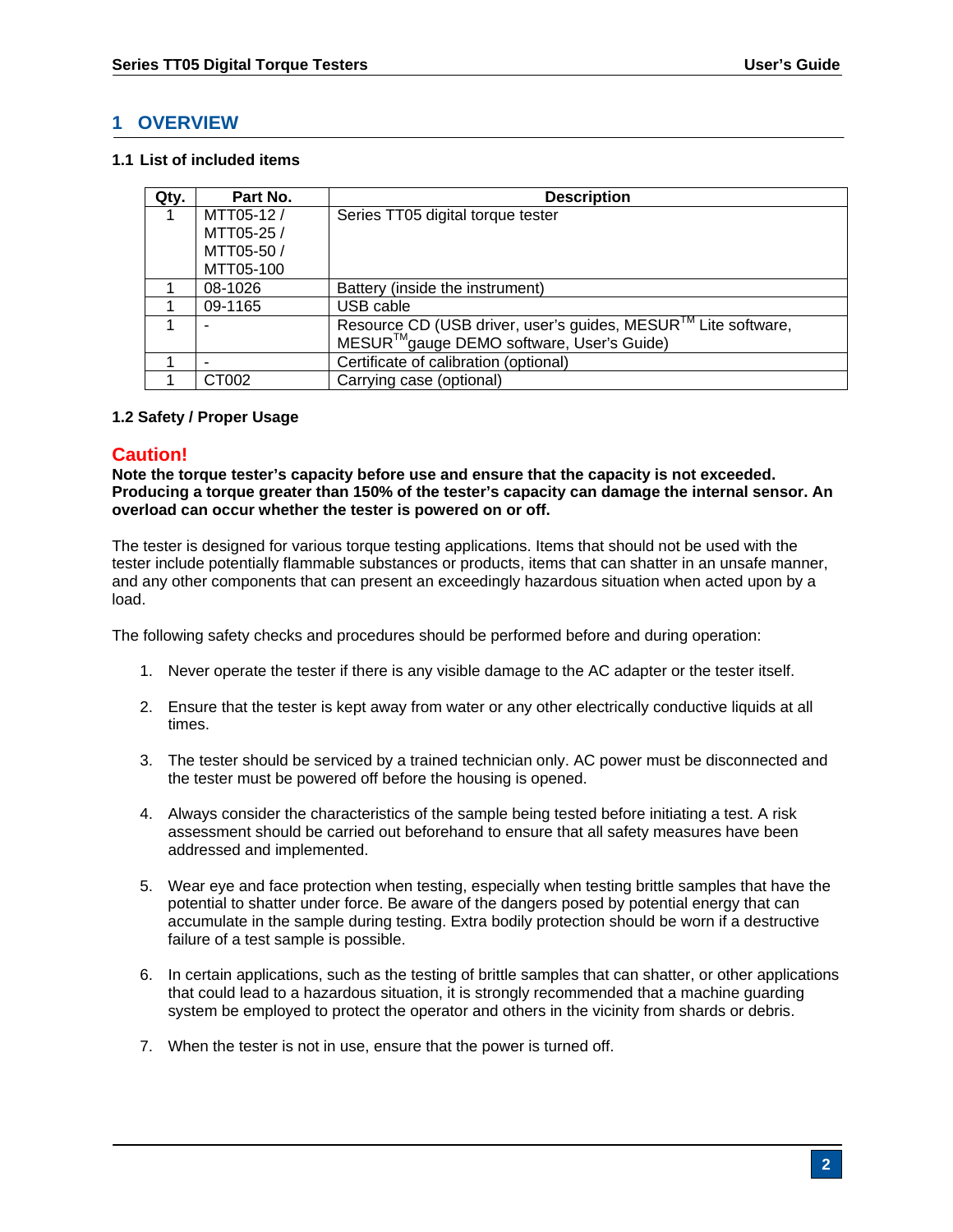# **2 POWER**

The TT05 is powered either by an 8.4V NiMH rechargeable battery or by an AC adapter. Since these batteries are subject to self discharge, it may be necessary to recharge the unit after a prolonged period of storage. Plug the accompanying charger into the AC outlet and insert the charger plug into the receptacle on the tester (refer to the illustration below). The battery will fully charge in approximately 8 hours.



# **Caution!**

#### **Do not use chargers or batteries other than supplied or instrument damage may occur.**

If the AC adapter is plugged in, an icon appears in the lower left corner of the display, as follows:  $\sqrt{ }$ 

If the AC adapter is not plugged in, battery power drainage is denoted in a five-step process:

- 1. When battery life is greater than 75%, the following indicator is present: I
- 2. When battery life is between 50% and 75%, the following indicator is present:  $\Box$
- 3. When battery life is between 25% and 50%, the following indicator is present:
- 4. When battery life is less than 25%, the following indicator is present:
- 5. When battery life drops to approximately 2%, the indicator from step 4 will be flashing. Several minutes after (timing depends on usage and whether the backlight is turned on or off), a message will appear, "BATTERY VOLTAGE TOO LOW. POWERING OFF". A 4-tone audio indicator will sound and the tester will power off.

The tester can be configured to automatically power off following a period of inactivity. Refer to the **Other Settings** section for details. If battery replacement is necessary, the battery may be accessed by removing the cover attached to the underside of the base.

## **3 SETUP**

The matrix of threaded holes in the loading table allows for the mounting of specialized fixtures, as required for the application. When designing and mounting the fixture, ensure that the axis of torque aligns with the center of the loading table. Side loading or off-center loading may produce erroneous readings, and can damage the instrument. The tester can be mounted to a bench via four threaded holes located on the underside of the base.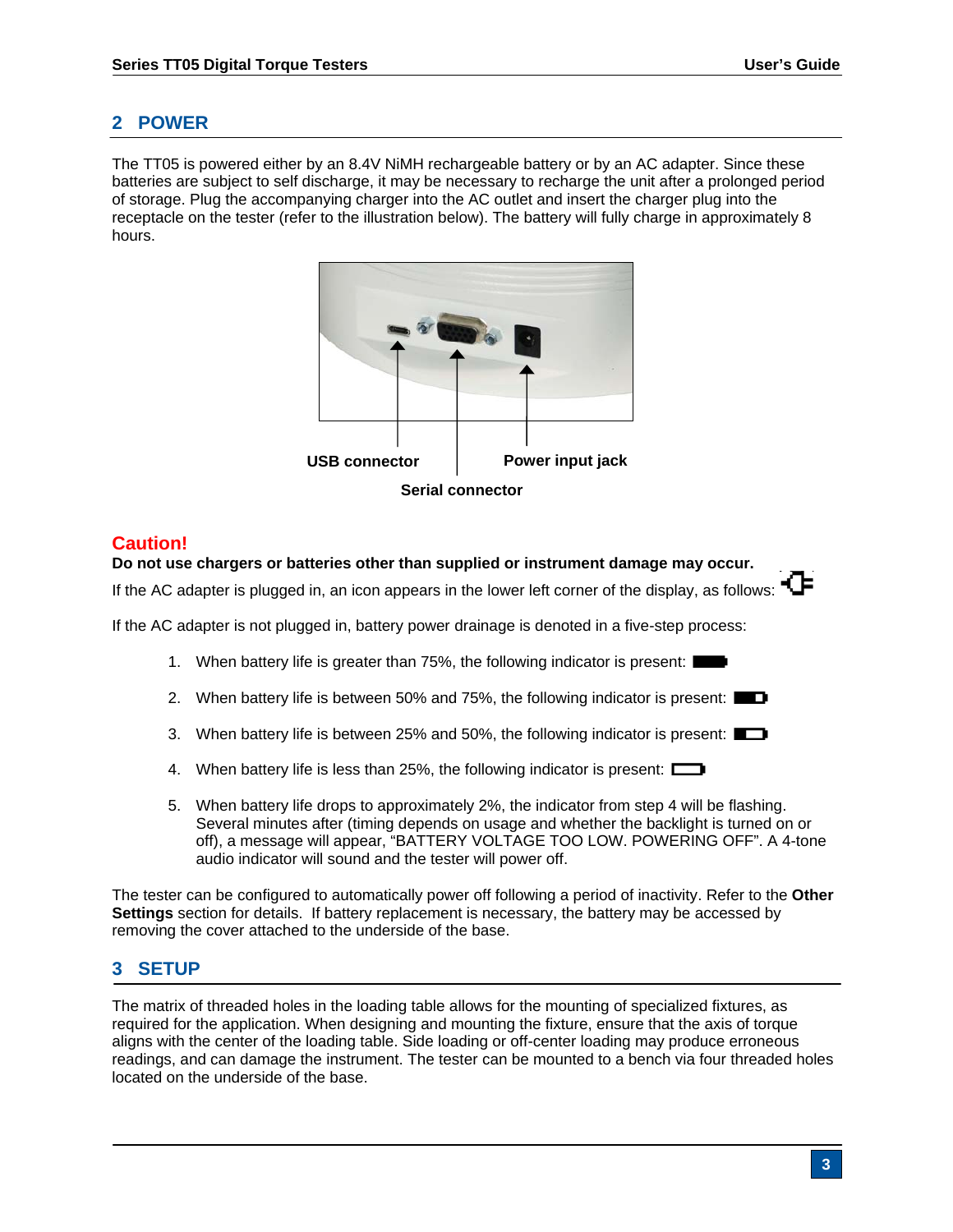# **4 HOME SCREEN AND CONTROLS**





| No.                     | <b>Name</b>             | <b>Description</b>                                                                                                                             |  |
|-------------------------|-------------------------|------------------------------------------------------------------------------------------------------------------------------------------------|--|
| 1                       | <b>Measurement</b>      | $\mathbf{F}$ – indicates clockwise direction                                                                                                   |  |
|                         | direction               | $\Box$ – indicates counter-clockwise direction                                                                                                 |  |
|                         | indicator               | These indicators are used throughout the display and menu.                                                                                     |  |
| $\mathbf{2}$            | <b>Peaks</b>            | The maximum measured clockwise and counter-clockwise readings, or                                                                              |  |
|                         |                         | maximum measured 1 <sup>st</sup> and 2 <sup>nd</sup> peaks, when $1st / 2nd$ Peak Mode has been                                                |  |
|                         |                         | selected (see 1 <sup>st</sup> / 2 <sup>nd</sup> Peak section for details). These readings are reset by                                         |  |
|                         |                         | pressing ZERO or by powering the tester off and on.                                                                                            |  |
| $\mathbf{3}$            | <b>Primary reading</b>  | The current displayed load reading. See Operating Modes section for                                                                            |  |
|                         |                         | details.                                                                                                                                       |  |
| 4                       | <b>Units</b>            | The current measurement unit. Abbreviations are as follows:                                                                                    |  |
|                         |                         | ozFin - Ounce-inch                                                                                                                             |  |
|                         |                         | IbFin - Pound-inch                                                                                                                             |  |
|                         |                         | IbFft - Pound-foot                                                                                                                             |  |
|                         |                         | Ncm - Newton-centimeter                                                                                                                        |  |
|                         |                         | Nm - Newton-meter                                                                                                                              |  |
| $\overline{\mathbf{5}}$ | <b>Load bar</b>         | Analog indicator to identify when an overload condition is imminent. The bar                                                                   |  |
|                         |                         | increases either to the right or left from the midpoint of the graph. Increasing                                                               |  |
|                         |                         | to the right indicates clockwise load, increasing to the left indicates counter-                                                               |  |
|                         |                         | clockwise load. If set points are enabled, triangular markers are displayed for                                                                |  |
|                         |                         | visual convenience. This indicator reflects the actual load, which may not                                                                     |  |
|                         |                         | correspond to the primary reading (depends on operating mode). The ZERO                                                                        |  |
| $6\phantom{1}$          | <b>Mode</b>             | key does not reset the load bar. See Operating Modes section for details.<br>The current measurement mode. Abbreviations are as follows:       |  |
|                         |                         | RT - Real Time                                                                                                                                 |  |
|                         |                         | PCW - Peak Clockwise                                                                                                                           |  |
|                         |                         | PCCW - Peak Counter-clockwise                                                                                                                  |  |
|                         |                         |                                                                                                                                                |  |
| $\overline{7}$          | <b>Number of stored</b> | See Operating Modes section for details about each of these modes<br>The number of stored data points in memory, up to 1000. Displayed only if |  |
|                         | data points             | Memory Storage is enabled for the DATA key.                                                                                                    |  |
|                         |                         |                                                                                                                                                |  |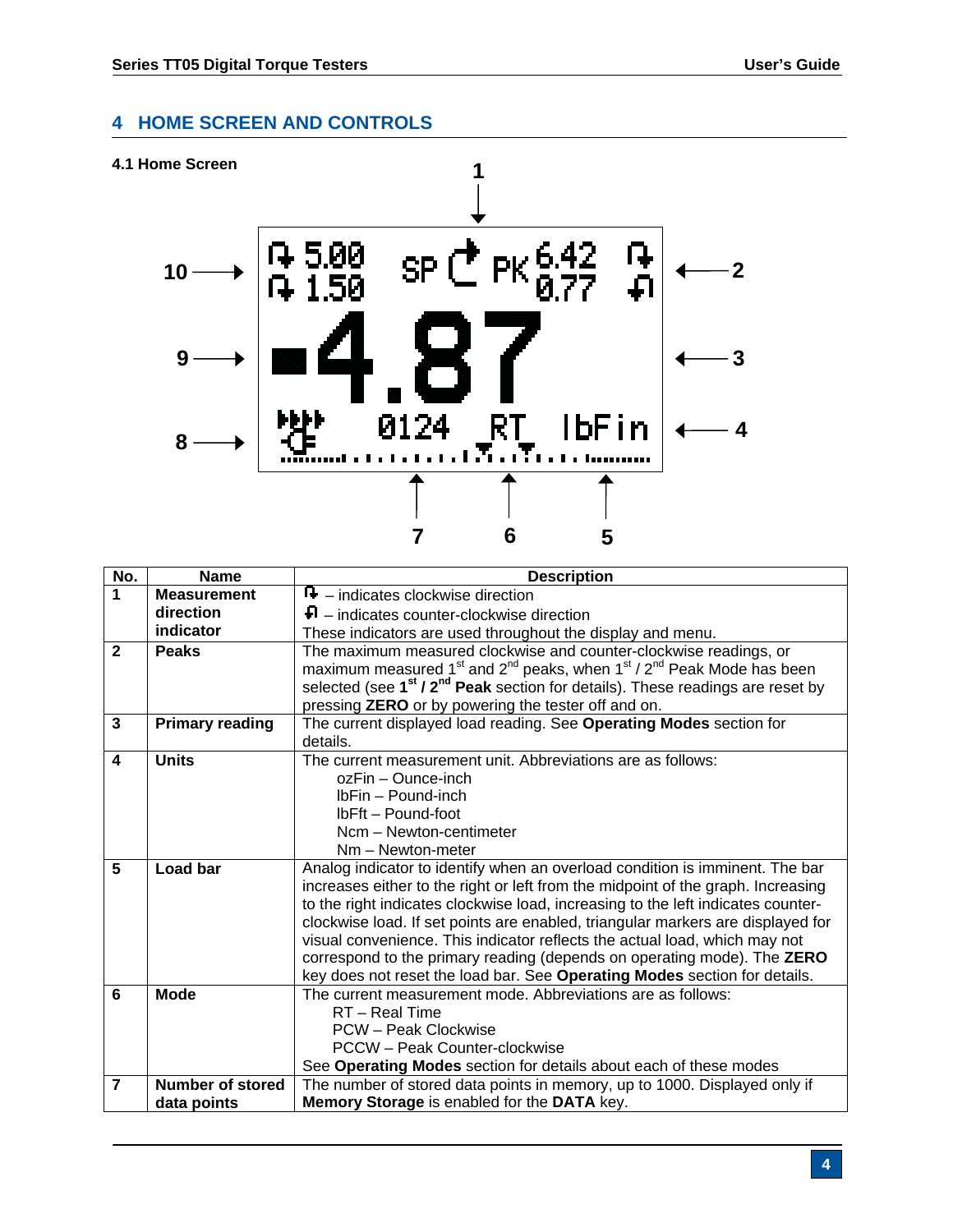| -8 | <b>Battery / AC</b> | Either the AC adapter icon or battery power icon will be shown, depending on   |
|----|---------------------|--------------------------------------------------------------------------------|
|    | adapter indicator   | power conditions. Refer to the Power section for details.                      |
| 9  | High / low limit    | Correspond to the programmed set points. Indicator definitions are as follows: |
|    | <b>indicators</b>   | $\triangle$ – the primary reading is greater than the upper load limit         |
|    |                     | $\blacksquare$ – the primary reading is between the load limits                |
|    |                     | $\blacktriangleright$ - the primary reading is less than the lower load limit  |
| 10 | Set points          | The programmed load limit values. Typically used for pass/fail type testing.   |
|    |                     | One, two, or no indicators may be present, depending on the configuration      |
|    |                     | shown in the Set Points menu item.                                             |

## **4.2 Controls**

| Primary     |                                                                                                                                               | <b>Secondary</b> |                                                                                                                            |
|-------------|-----------------------------------------------------------------------------------------------------------------------------------------------|------------------|----------------------------------------------------------------------------------------------------------------------------|
| Label       | <b>Primary Function</b>                                                                                                                       | Label            | <b>Secondary Function</b>                                                                                                  |
| ပ           | Powers the tester on and off. Press<br>briefly to power on, press and hold<br>to power off. Active only when the<br>home screen is displayed. | <b>ENTER</b>     | Various uses, as described in the<br>following sections.                                                                   |
| <b>ZERO</b> | Zeroes the primary reading and<br>peaks.                                                                                                      | (UP)             | Navigates up through the menu and<br>sub-menus.                                                                            |
| <b>MENU</b> | Accesses the main menu.                                                                                                                       | <b>ESCAPE</b>    | Reverts one step backwards through<br>the menu hierarchy.                                                                  |
| <b>MODE</b> | Toggles between measurement<br>modes.                                                                                                         | (DOWN)           | Navigates down through the menu<br>and sub-menus.                                                                          |
| <b>DATA</b> | Stores a value to memory and/or<br>transmits the current reading to an<br>external device, depending on<br>configuration.                     | <b>DIRECTION</b> | Toggles between clockwise and<br>counter-clockwise directions while<br>configuring set points and other menu<br>functions. |

**Note:** Measurement units are configured through the menu. Refer to the **Changing The Units** section for details.

#### **4.3 Menu navigation basics**

Most of the tester's various functions and parameters are configured through the main menu. To access the menu press **MENU**. Use the **UP** and **DOWN** keys to scroll through the items. The current selection is denoted with clear text over a dark background. Press **ENTER** to select a menu item, then use **UP** and **DOWN** again to scroll through the sub-menus. Press **ENTER** again to select the sub-menu item.

For parameters that may be either selected or deselected, press **ENTER** to toggle between selecting and deselecting. An asterisk (**\***) to the left of the parameter label is used to indicate when the parameter has been selected.

For parameters requiring the input of a numerical value, use the **UP** and **DOWN** keys to increment or decrement the value. Press and hold either key to auto-increment at a gradually increasing rate. When the desired value has been reached, press **ENTER** to save the change and revert back to the sub-menu item, or press **ESCAPE** to revert back to the sub-menu item without saving. Press **ESCAPE** to revert one step back in the menu hierarchy until back into normal operating mode.

Refer to the following sections for details about setting up particular functions and parameters.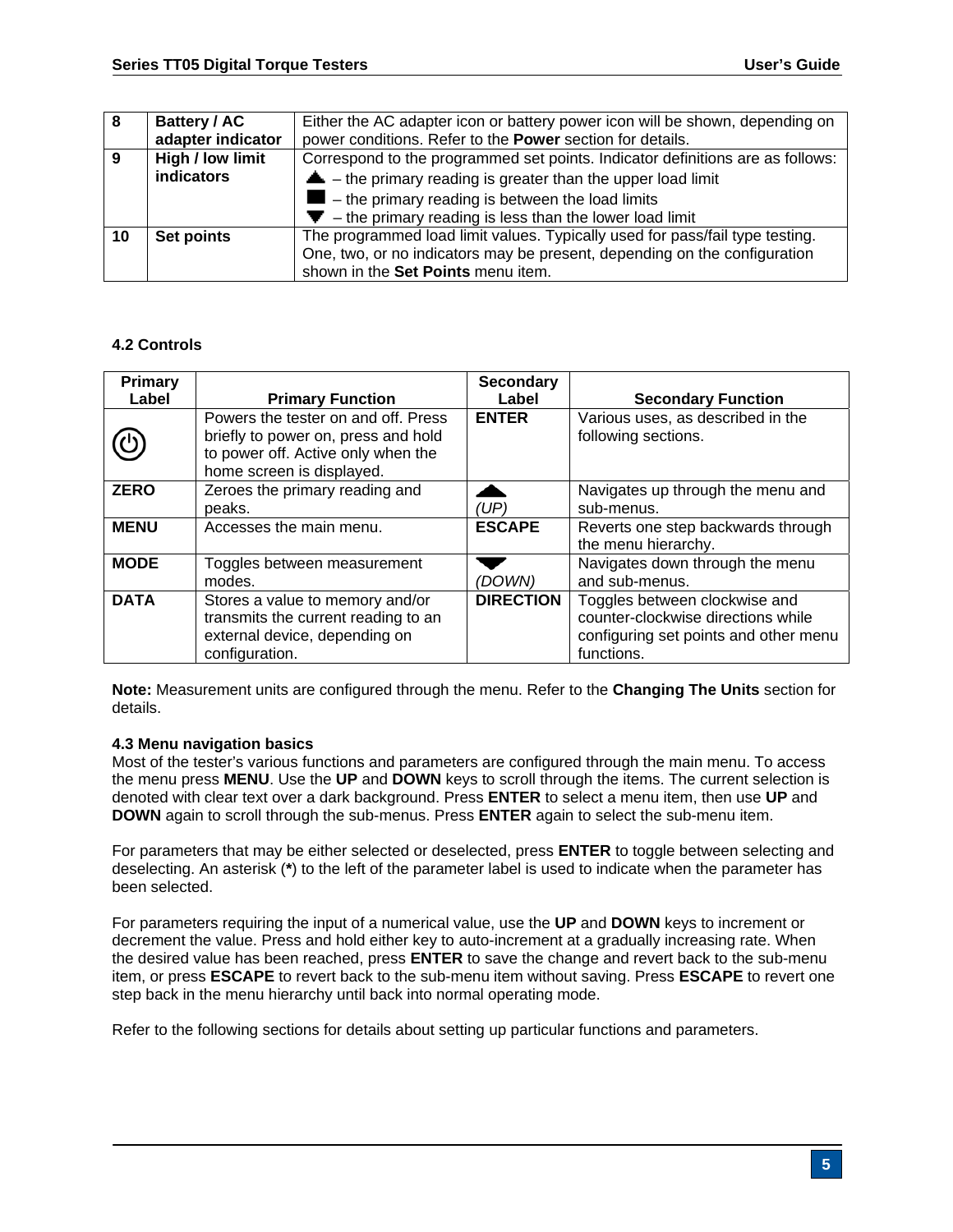# **5 OPERATING MODES**

# **Caution!**

**In any operating mode, if the capacity of the instrument has been exceeded by more than 110%, the display will show "OVER" to indicate an overload. A continuous audible tone will be sounded (if beeps are enabled) until the MENU key has been pressed or the load has been reduced to a safe level.** 

Three operating modes are possible with the TT05 torque tester. To cycle between the modes, press **MODE** while in the home screen.

#### **5.1 Real time (RT)**

The primary reading corresponds to the live measured reading.

#### **5.2 Peak Clockwise (PCW)**

The primary reading corresponds to the peak clockwise reading observed. If the actual load decreases from the peak value, the peak will still be retained in the primary reading area of the display. Pressing **ZERO** will reset the value.

#### **5.3 Peak Counter-clockwise (PCCW)**

Same as above, but for counter-clockwise readings.

# **6 CHANGING THE UNITS**

The TT05 can display five different measurement units. To change the unit, select **Units** from the menu. The display will list the available units, as follows:

| <b>UNITS</b>                                         |  |
|------------------------------------------------------|--|
| ozFin<br>* <b>IbFin</b><br><b>IbFft</b><br>Ncm<br>Nm |  |

The tester will always power on with the unit selected in this sub-menu.

# **7 DIGITAL FILTERS**

Digital filters are provided to help smooth out the readings in situations where there is mechanical interference in the work area or test sample. These filters utilize the moving average technique in which consecutive readings are pushed through a buffer and the displayed reading is the average of the buffer contents. By varying the length of the buffer, a variable smoothing effect can be achieved. The selection of 1 will disable the filter since the average of a single value is the value itself.

To access digital filter settings, select **Filters** from the menu. The display will appear as follows: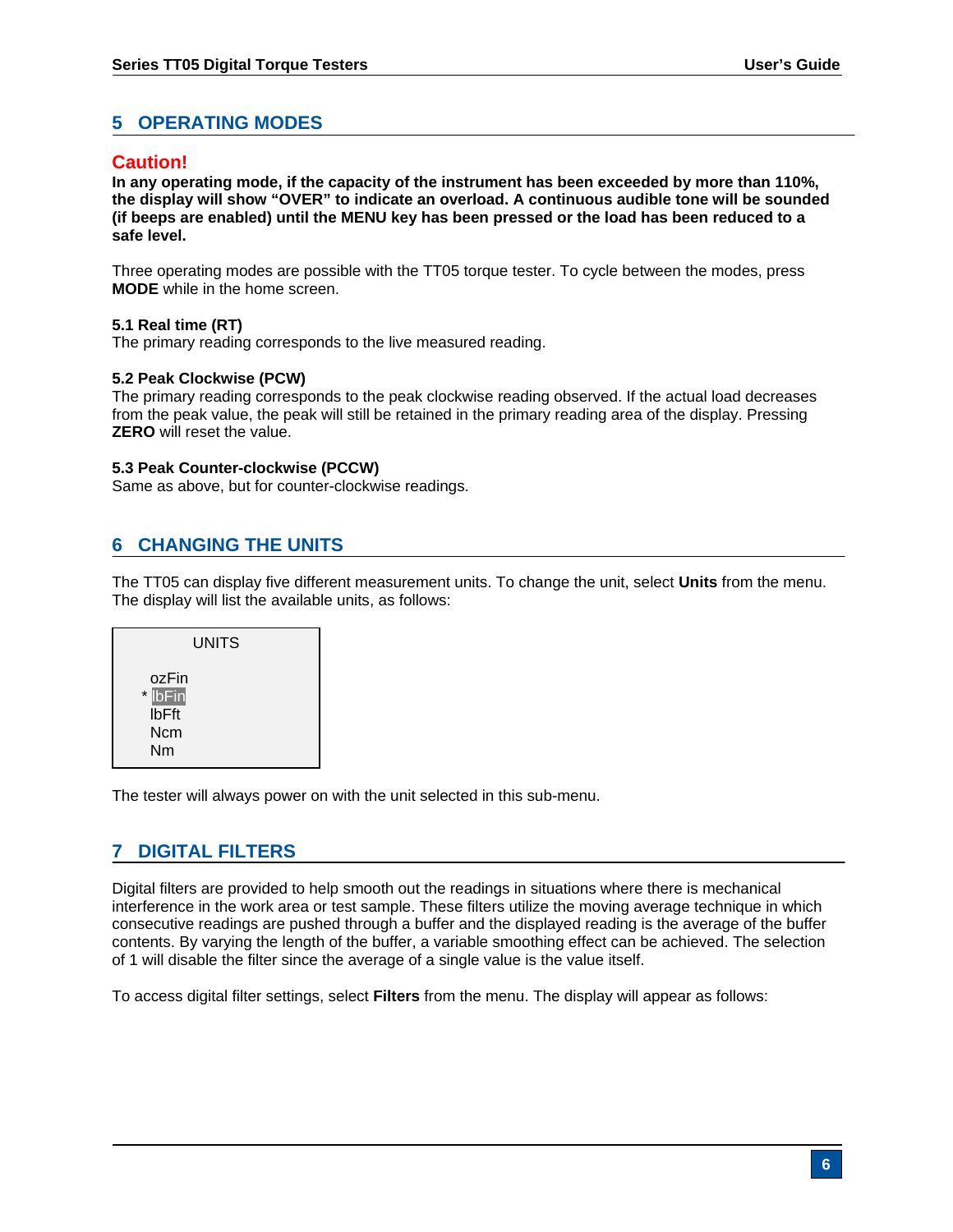| <b>DIGITAL FILTERS</b><br>$(1 = Fastest)$ |
|-------------------------------------------|
| <b>Current Reading</b>                    |
| я                                         |
| Displayed Reading                         |
| 1024                                      |

Two filters are available:

**Current Reading** – Applies to the peak capture rate of the instrument.

**Displayed Reading** – Applies to the primary reading on the display.

Available settings: *1,2,4,8,16,32,64,128,256,512,1024.* It is recommended to keep the current reading filter at its lowest value for best performance, and the displayed reading filter at its highest value for best stability.

# **8 SET POINTS**

## **8.1 General Information**



Set points are useful for tolerance checking (pass/fail) and triggering an external device in process control applications. Two limits, high and low, are programmed in the tester, and the primary reading is compared to these limits. The results of the comparisons are indicated via on-screen indicators as well as through the three outputs provided on the 15-pin connector, thus providing "under", "in range", and "over" signaling. These outputs can be connected to indicators, buzzers, or relays as required for the application. On-screen indicators are described in the next sub-section.

## **8.2 Configuration**

To configure set points, select **Set Points** from the menu. The screen will appear as follows:

SET POINTS Upper Disabled \* Upper Enabled R 5.00 Lower Disabled \* Lower Enabled  $-3.50$ 

Either one, two, or none of the set points may be enabled. To toggle between the clockwise and counterclockwise directions, press the **DIRECTION** key.

If two set points have been enabled, they are displayed in the upper left corner of the display. If only one set point has been enabled, the word "OFF" will appear in place of the value. If no set points have been enabled, the upper left corner of the display will be blank.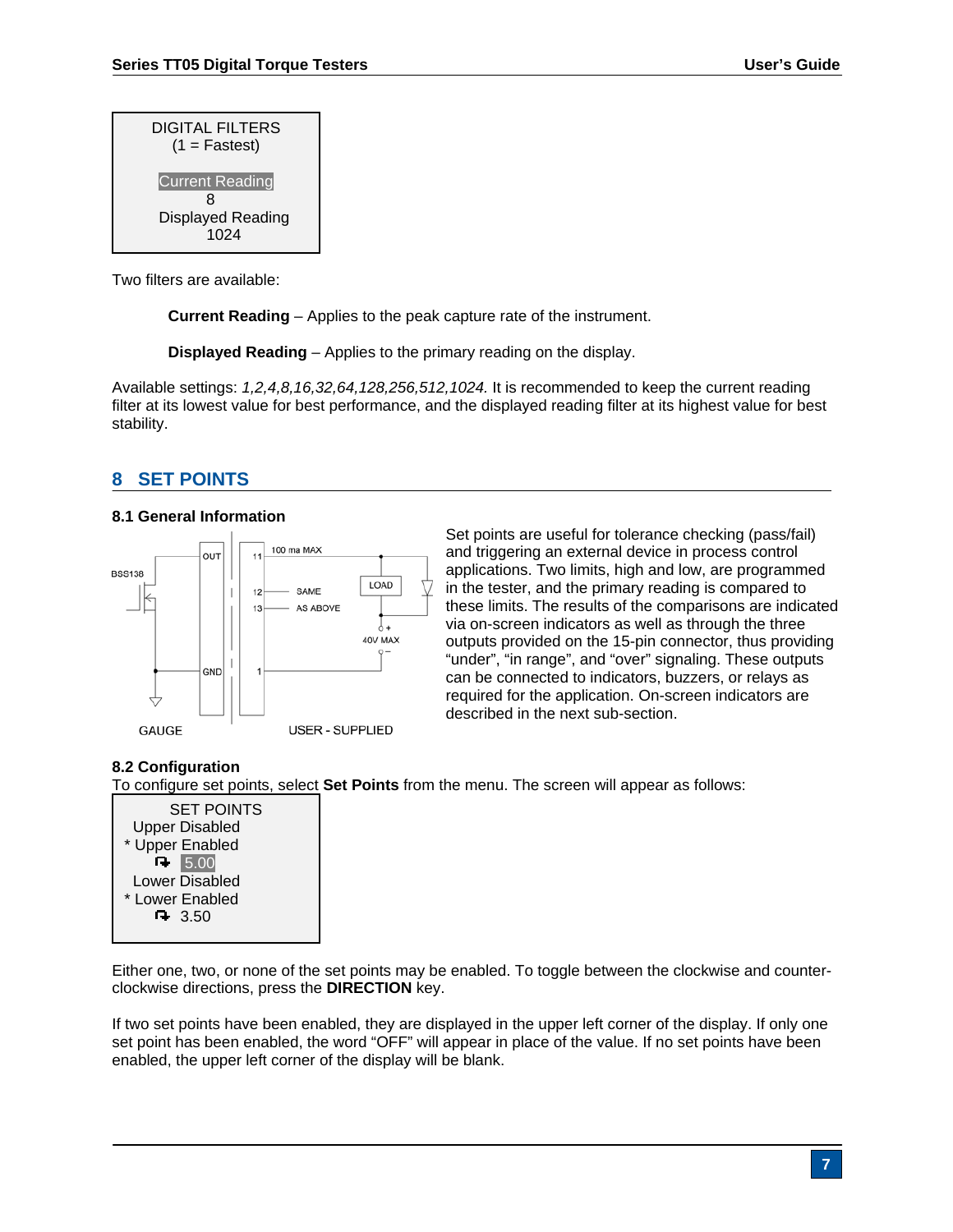#### **8.3 Set Point Indicators**

When set points are enabled, the following indicators are shown to the left of the primary reading:

- $\triangle$  the displayed value is greater than the upper load limit (NO GO HIGH)
- $\blacksquare$  the displayed value is between the limits (GO)
- $\blacktriangledown$  the displayed value is less than the lower load limit (NO GO LOW)



**Note:** Set point indicators reference the displayed reading, not necessarily the current live load.

# **9 DATA MEMORY AND STATISTICS**

Series TT05 testers have storage capacity of 1,000 data points. Readings may be stored, viewed, and output to an external device. Individual, or all, data points may be deleted. Statistics are calculated for the data presently in memory.

Individual data points may be saved to memory by pressing the **DATA** key, or automatically via the **Break Detection** function, whichever is enabled. Refer to the **Communications** section for details. Once data storage has been enabled, the data record number **0000** will appear below the primary reading in the home screen. The record number will increment each time **DATA** is pressed or the automatic data storage function is activated. When memory is full the message "MEMORY FULL" will be flashed at the bottom of the display and a double audio tone will be sounded.

To view, edit, and output stored readings and statistics, select **Memory** from the menu. The screen appears as follows:

| <b>MEMORY</b>            |
|--------------------------|
| <b>View Data</b>         |
| <b>View Statistics</b>   |
| <b>Output Data</b>       |
| <b>Output Statistics</b> |
| Output Data & Stats      |
| Clear All Data           |

#### **9.1 View Data**

All the saved data points may be viewed. The record number is displayed, along with the corresponding value and presently set unit of measurement. Any readings may be deleted individually. To do so, scroll to the desired reading and press **DELETE**. The letter "D" will appear to the left of the record number, indicating that the gauge is in **Delete** mode, as follows:

| 0001   | 2.458 lbFin |
|--------|-------------|
| 0002   | 2.224 lbFin |
| 0003   | 2.446 lbFin |
| 0004   | 1.890 lbFin |
| D 0005 | 2.098 lbFin |
| 0006   | 1.998 lbFin |
| 0007   | 2.042 lbFin |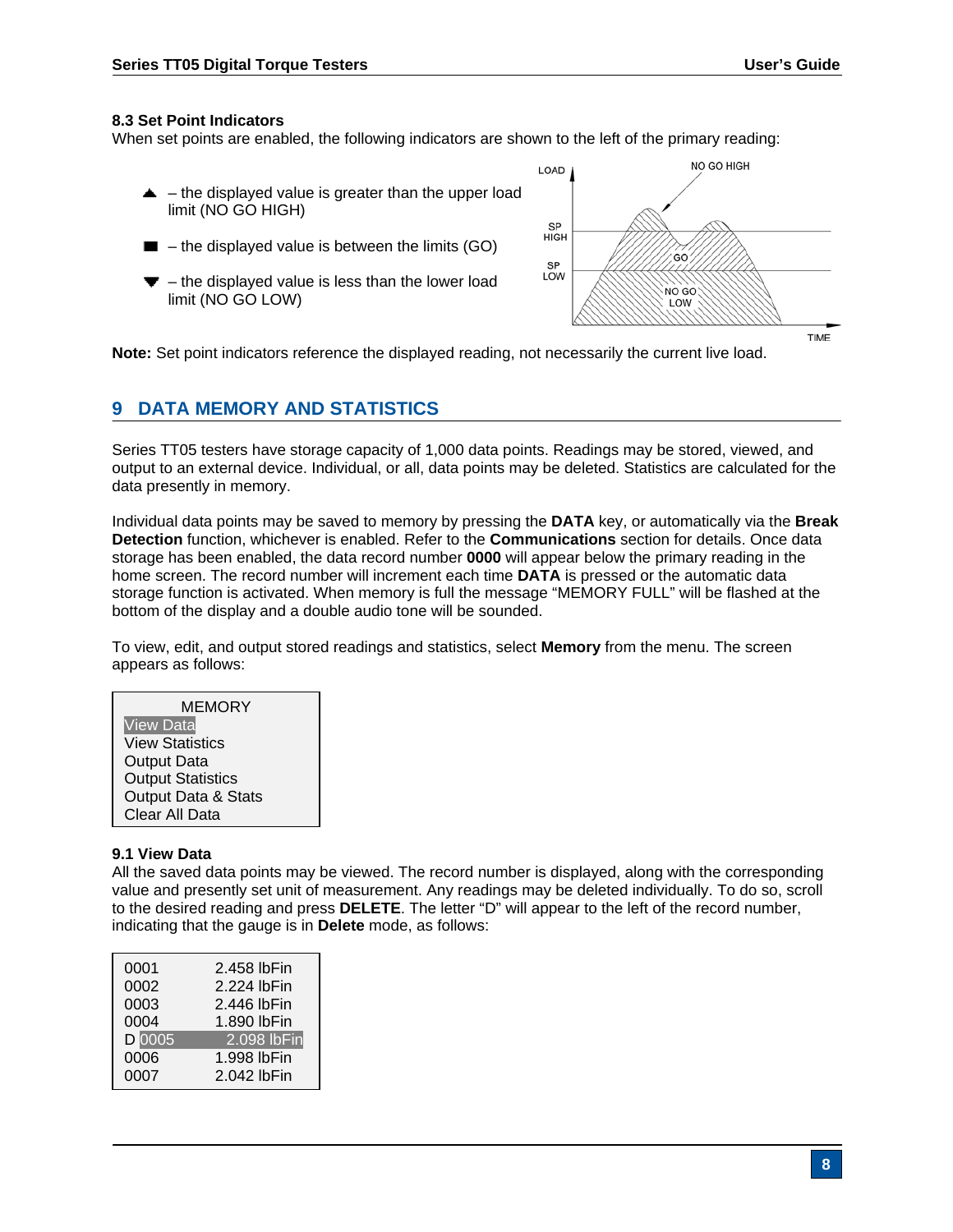Press **ENTER** to delete the value. To exit **Delete** mode, press **DELETE** again. Any number of readings may be individually deleted, however, all readings may also be cleared simultaneously. Refer to the **Clear All Data** sub-section for details.

#### **9.2 Statistics**

Statistical calculations are performed for the saved values. Calculations include number of readings, minimum, maximum, mean, and standard deviation.

#### **9.3 Output Data**

Press **ENTER** to output data to an external device. The display will show, "SENDING DATA…", then "DATA SENT". If there was a problem with communication, the display will show, "DATA NOT SENT". Saved data can be downloaded by some Mark-10 data collection programs. Refer to their respective user's guides for details.

#### **9.4 Output Statistics**

Press **ENTER** to output statistics to an external device. The display will show, "SENDING STATS…", then "STATS SENT". If there was a problem with communication, the display will show, "STATS NOT SENT".

#### **9.5 Output Data & Stats**

Press **ENTER** to output data and statistics to an external device. The display will show, "SENDING DATA", then "SENDING STATS…", then "DATA SENT", then "STATS SENT". If there was a problem with communication, the display will show, "DATA NOT SENT" and/or "STATS NOT SENT".

#### **9.6 Clear All Data**

Press **ENTER** to clear all data from the memory. A prompt will be shown, "CLEAR ALL DATA?". Select **Yes** to clear all the data, or **No** to return to the sub-menu.

For output of data and/or statistics, RS-232 or USB output must be enabled. Data formatting is <CR><LF> following each value. Units can be either included or excluded. Output of data via the Mitutoyo output is possible, however, output of statistics is not. Refer to the **Communications** section for details.

**Note:** Data is not retained while the tester is powered off. However, the tester protects against accidental or automatic power-off. If manually powering the instrument off, or if the inactivity time limit for the **Automatic Shutoff** function has been reached, the following warning message will appear:



If no option is selected, this screen will be displayed indefinitely, or until battery power has been depleted.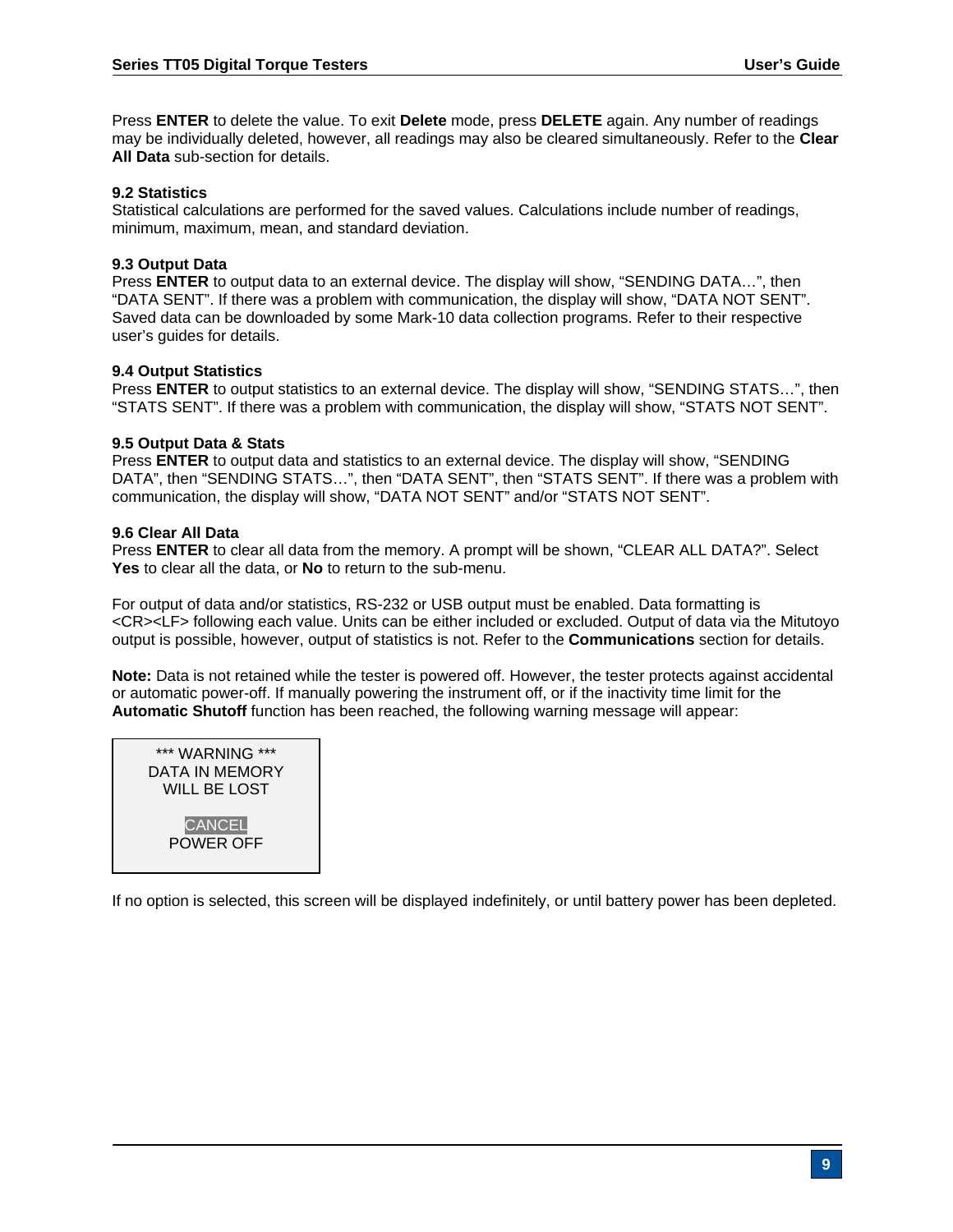# **10 COMMUNICATIONS & OUTPUTS**

Communication with the TT05 tester is achieved through the micro USB or 15-pin serial ports located in the rear of the housing, as shown in the illustration in the **Power** section. Communication is possible only when the tester is in the main operating screen (i.e. not in a menu or configuration area).

#### **10.1 Installing the USB driver**

# **Caution!**

*It is recommended that the USB driver be installed before physically connecting the tester to the PC with a USB cable.* 

For installation instructions, refer to the **Mark-10 USB Driver user's guide**, supplied on the Resource CD or downloadable from www.mark-10.com.

#### **10.2 Serial / USB**

To set up RS-232 and USB communication, select **Serial/USB Settings** from the menu. The screen appears as follows:

| <b>SERIAL/USB SETTINGS</b>       |  |
|----------------------------------|--|
| <b>RS232 Selected</b><br>$\star$ |  |
| <b>USB Selected</b>              |  |
| + Baud Rate                      |  |
| + Data Format                    |  |
|                                  |  |

Select either RS-232 or USB input (output is always simultaneous through both the USB and RS-232 ports). Communication settings are permanently set to the following:

| Data Bits:        | 8           |
|-------------------|-------------|
| <b>Stop Bits:</b> | 1           |
| <b>Parity:</b>    | <b>None</b> |

Other settings are configured as follows:

#### *10.2.1 Baud Rate*

Select the baud rate as required for the application. It must be set to the same value as the receiving device.

*10.2.2 Data Format* 

Select the desired data format. The screen appears as follows:

#### DATA FORMAT

Numeric + Units Numeric Only Invert Polarity Omit Polarity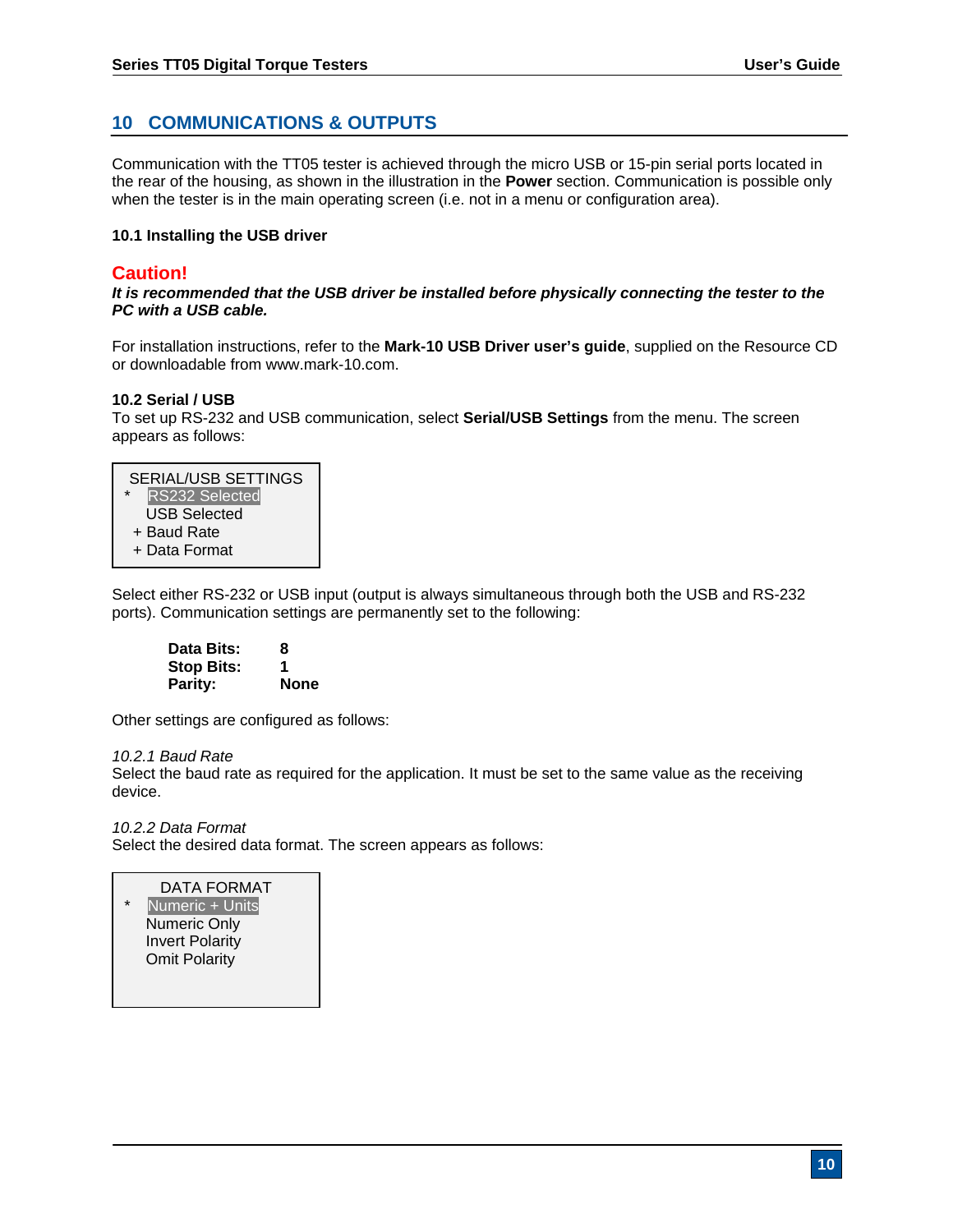| <b>Selection</b>       | <b>Description</b>                                                                                                                                                           |
|------------------------|------------------------------------------------------------------------------------------------------------------------------------------------------------------------------|
| Numeric + Units        | Output format includes the value and unit of measure. Clockwise values have                                                                                                  |
|                        | positive polarity, counter-clockwise values have negative polarity.                                                                                                          |
| Numeric Only           | Output format includes the value only. Polarity same as above.                                                                                                               |
| <b>Invert Polarity</b> | Clockwise values have negative polarity, counter-clockwise values have positive<br>polarity. May be selected in addition to the Numeric + Units / Numeric Only<br>selection. |
| <b>Omit Polarity</b>   | Both directions are formatted with positive polarity. May be selected in addition to<br>the Numeric + Units / Numeric Only selection.                                        |

#### *10.2.3 Data Communication*

Individual data points may be transmitted by pressing **DATA**. Series TT05 testers will also respond to the following ASCII commands:

|            | Request the displayed reading |
|------------|-------------------------------|
| MEM        | Transmit all stored readings  |
| <b>STA</b> | <b>Transmit statistics</b>    |

All commands must be terminated with a Carriage Return character or with a Carriage Return/Line Feed combination. The tester's responses are always terminated with a Carriage Return/Line Feed.

Any detected errors are reported back by means of error code \*10 (illegal command).

#### **10.3 Mitutoyo BCD settings**

This output is useful for connection to data collectors, printers, multiplexers, or any other device capable of accepting Mitutoyo BCD data. Individual data points may be transmitted by pressing **DATA** or by requesting it from the Mitutoyo communication device (if available). Automatic output of individual data points is also possible. Refer to the **Break Detection** sub-section for details. To enable Mitutoyo output, select the desired format – either with polarity or without polarity. The screen appears as follows:

MITUTOYO BCD

**Disabled**  Ena w/o Polarity Ena w/Polarity

#### **10.4 Analog Output**

This output can be used for chart recorders, oscilloscopes, data acquisition systems, or any other compatible devices with analog inputs. The output produces  $\pm 1$  volt at full scale of the instrument. The polarity of the signal is positive for clockwise and negative for counter-clockwise.

#### **10.5 DATA Key Settings**

To configure the functions of the **DATA** key, select **DATA Key** from the menu. The display will appear as follows:

DATA KEY RS232/USB Output Mitutoyo Output Memory Storage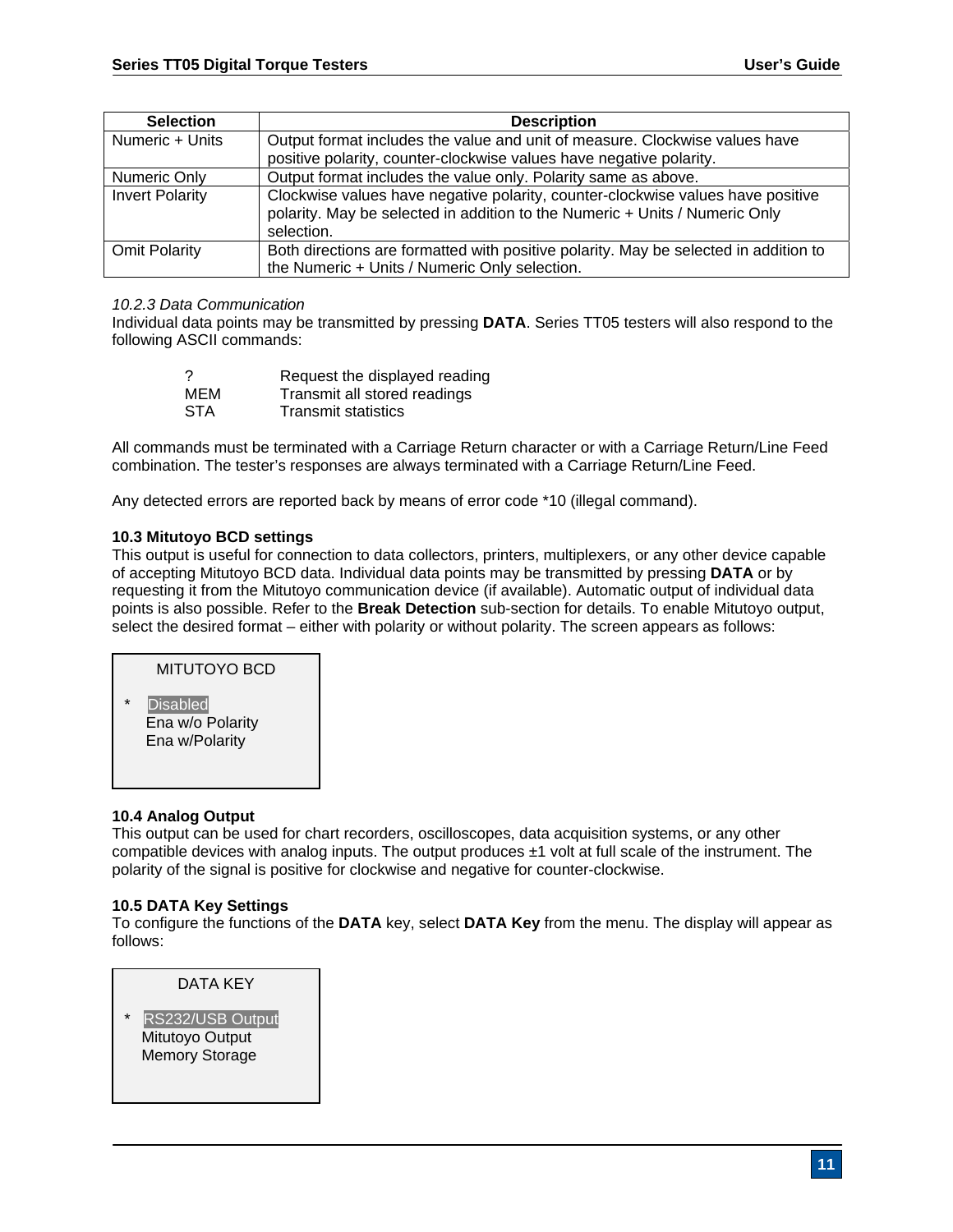| RS232/USB Output       | Outputs data via the serial and USB ports                                   |
|------------------------|-----------------------------------------------------------------------------|
| <b>Mitutoyo Output</b> | Outputs data via Mitutoyo (Digimatic) through the serial port               |
| <b>Memory Storage</b>  | Stores a reading to memory (refer to the <b>Memory</b> section for details) |

Any combination of the above functions may be selected.

#### **10.6 I/O Connector Pin Diagram (female)**



**DB-9HD-15** 

| Pin No.         | <b>Description</b>           | Input / Output      |
|-----------------|------------------------------|---------------------|
| 1               | <b>Signal Ground</b>         |                     |
| $\overline{2}$  | Counter-clockwise Overload   | Output              |
| 3               | RS-232 Receive               | Input               |
| 4               | RS-232 Transmit              | Output              |
| 5               | +12V DC                      | Output              |
| 6               | Analog Output                | Output              |
| $\overline{7}$  | <b>Clockwise Overload</b>    | Output              |
| $8^1$           | Mitutoyo Clock               | Output <sup>1</sup> |
|                 | Output Bit 2 <sup>1</sup>    |                     |
| 9 <sup>1</sup>  | Mitutoyo Data                | Output <sup>1</sup> |
|                 | Output Bit 0 <sup>1</sup>    |                     |
| 10 <sup>1</sup> | Mitutoyo Request             | Input <sup>1</sup>  |
|                 | Input Bit 3 <sup>1</sup>     |                     |
| 11 <sup>2</sup> | Set Point Pin 1 <sup>2</sup> | Output $^2$         |
| $12^2$          | Set Point Pin 2 <sup>2</sup> | Output $^2$         |
| $13^2$          | Set Point Pin 3 <sup>2</sup> | Qutput <sup>2</sup> |
| 14              | Do not connect               |                     |
| $15^{\top}$     | Mitutoyo Ready               | Output <sup>1</sup> |
|                 | Output Bit 1 <sup>1</sup>    |                     |

#### **Notes:**

1. Mitutoyo and general purpose outputs cannot be activated simultaneously.

2. The set point output assignments depend on several factors described in the table below. Output functions always reference the primary reading on the display, regardless of the current mode.

| <b>Torque</b>                                                      | <b>Pin 11</b> | <b>Pin 12</b> | <b>Pin 13</b> |
|--------------------------------------------------------------------|---------------|---------------|---------------|
| <b>Upper and Lower Set Points are Clockwise</b>                    |               |               |               |
| Greater than or equal to upper set point                           | On            | Off           | Off           |
| Between upper and lower set points                                 | Off           | Off           | On            |
| Less than or equal to lower set point                              | Off           | On            | Off           |
| <b>Upper and Lower Set Points are Counter-clockwise</b>            |               |               |               |
| Greater than or equal to upper set point                           | Off           | On            | Off           |
| Between upper and lower set points                                 | Off           | Off           | On            |
| Less than or equal to lower set point                              | On            | Off           | Off           |
| Upper Set Point is Clockwise, Lower Set Point is Counter-clockwise |               |               |               |
| Greater than or equal to upper set point, in clockwise             | Off           | On            | Off           |
| Between upper and lower set points                                 | Off           | Off           | On            |
| Greater than or equal to lower set point, in counter-clockwise     | On            | Off           | Off           |
| Upper Set Point is Counter-clockwise, Lower Set Point is Clockwise |               |               |               |
| Greater than or equal to upper set point, in counter-clockwise     | Off           | On            | Off           |
| Between upper and lower set points                                 | Off           | Off           | On.           |
| Greater than or equal to lower set point, in clockwise             | On            | Off           | Off           |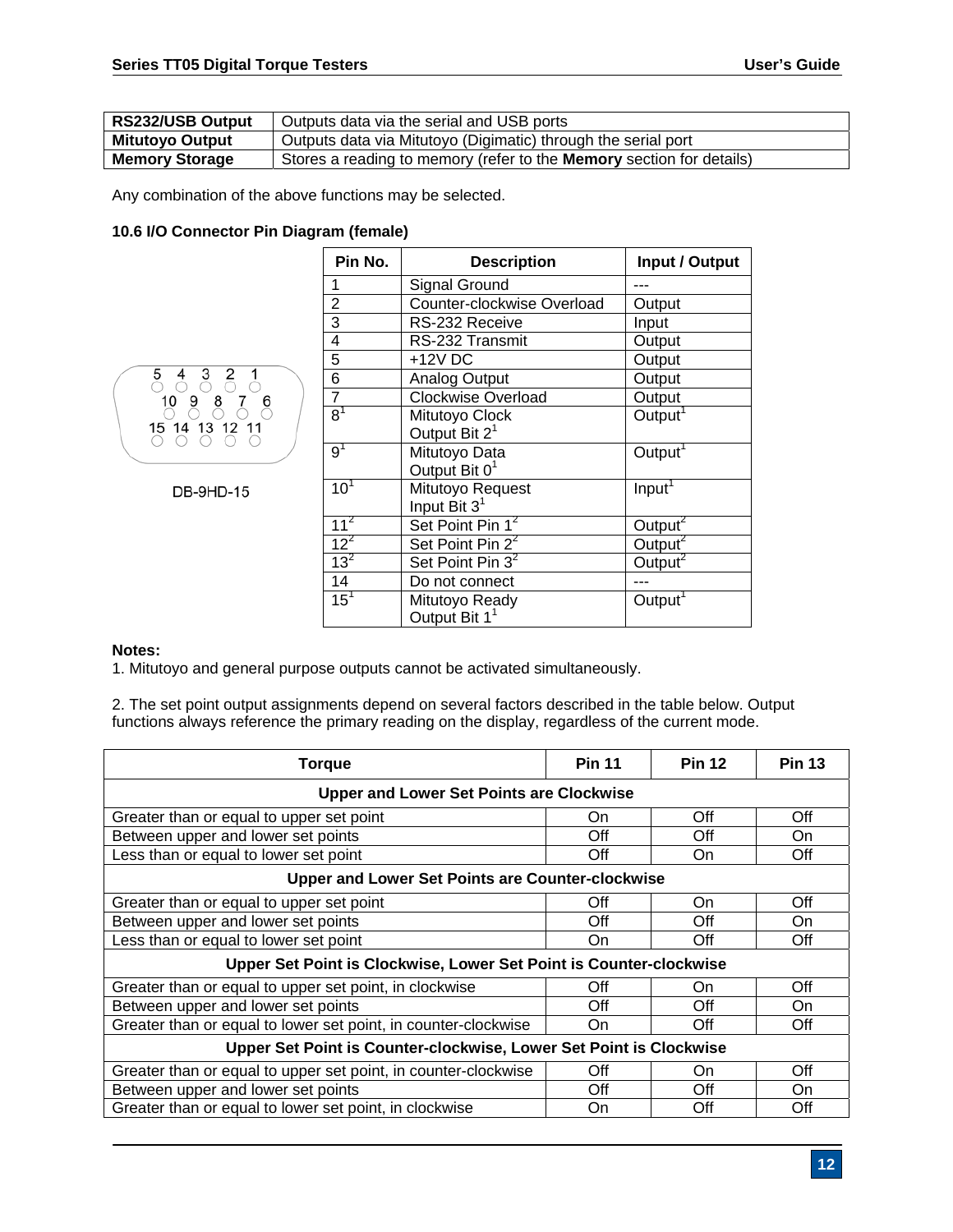# **11 BREAK DETECTION**

#### **11.1 Configuration**

Three functions can be triggered automatically upon sample break or slip, defined as a programmable percentage drop in load from the peak:

- 1. Transmit the peak reading
- 2. Save the peak value to memory
- 3. Zero the primary and peak readings

These automatic functions can help automate and expedite testing processes. If beeps are enabled, an audible tone will sound when the output, storage, and zero functions have occurred. In order for break detection to be active, the appropriate operating mode must be selected. See the **Operating Modes** section for details. The display will appear as follows:

| BREAK DETECTION    |  |
|--------------------|--|
| $\star$<br>Enabled |  |
| + Break Settings   |  |
| + Auto Output      |  |

- Auto Storage
- Auto Zero

Any combination of the above functions may be selected.

| <b>Function</b>       | <b>Description</b>                                                           |
|-----------------------|------------------------------------------------------------------------------|
| <b>Enabled</b>        | If enabled, BRK will appear as one of the operating modes.                   |
| <b>Break Settings</b> | Press ENTER to access the Break Detection Settings sub-menu.                 |
|                       | See Section 11.2 for details.                                                |
| <b>Auto Output</b>    | Press ENTER to access the Auto Output Settings sub-menu.                     |
|                       | See Section 11.3 for details.                                                |
| <b>Auto Storage</b>   | Automatically stores the peak reading to memory. Press ENTER to enable.      |
| <b>Auto Zero</b>      | Automatically zeroes the display following data transmission and/or storage. |
|                       | Press ENTER to enable.                                                       |

#### **11.2 Settings**

The display will appear as follows:

| <b>BREAK DETECTION</b><br><b>SETTINGS</b> |                |  |
|-------------------------------------------|----------------|--|
| Threshold:<br>% Drop:                     | 10 %<br>$50\%$ |  |
| Auto Zero Delay                           |                |  |
| sec.<br>5                                 |                |  |

| <b>Threshold</b>       | Sets the percentage of full scale at which break detection becomes active.<br>Provided to ignore peaks that can occur during sample handling.<br>Available settings: 5-90%, in 5% increments. |
|------------------------|-----------------------------------------------------------------------------------------------------------------------------------------------------------------------------------------------|
| % Drop                 | Sets the percentage of peak load at which the break is detected.<br>Available settings: 5-90%, in 5% increments.                                                                              |
| <b>Auto Zero Delay</b> | Sets the time delay before the primary and peak readings are zeroed.<br>Available settings: 1-60 sec., in 1 sec. increments between 1-10 sec., in 5<br>sec. increments between 5-60 sec.      |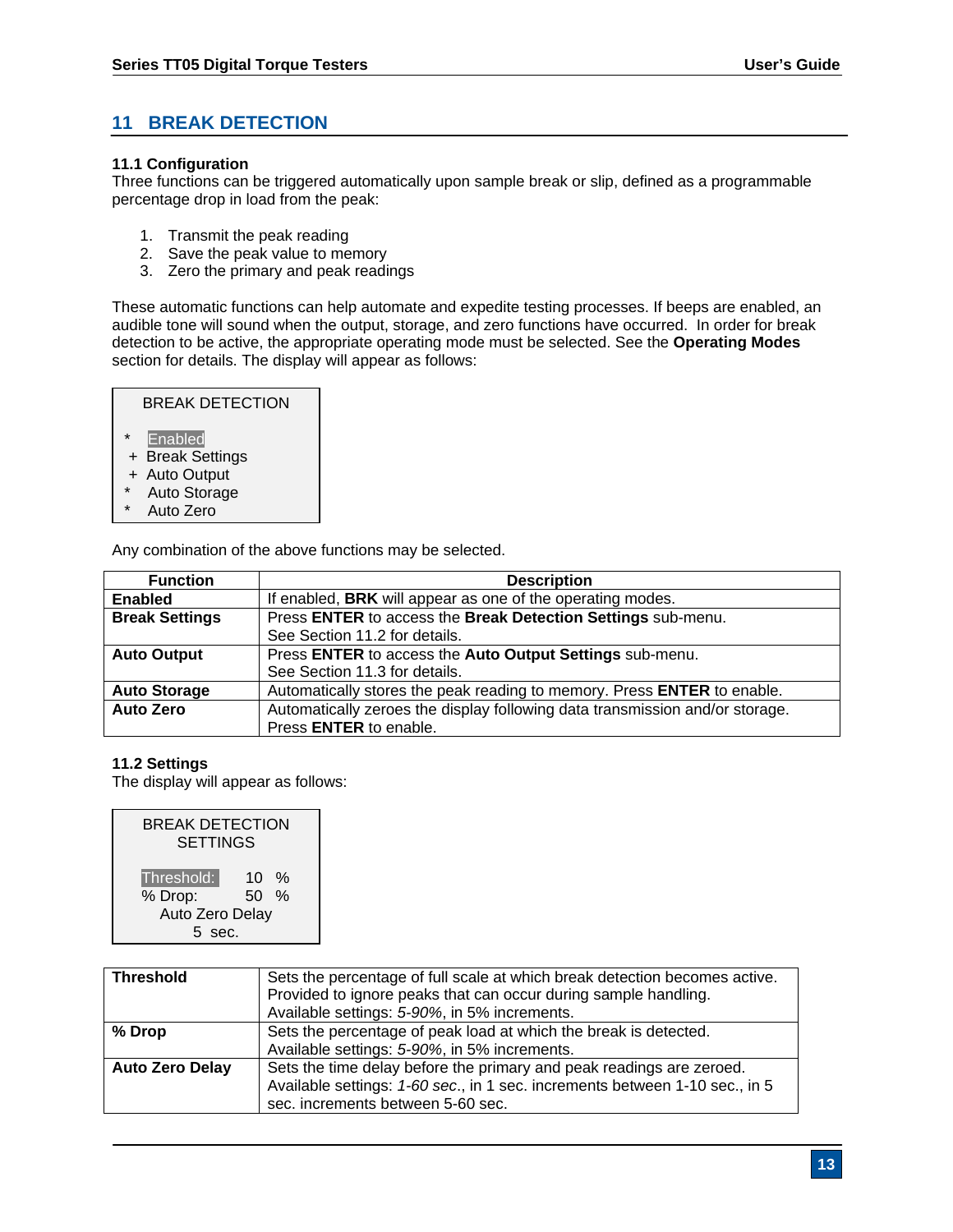#### **11.3 Auto Output Settings**

Select the output type. One or both output types may be enabled. The display will appear as follows:

| <b>AUTO OUTPUT</b><br><b>SETTINGS</b> |
|---------------------------------------|
| RS232/USB Output<br>Mitutoyo Output   |

**Note:** The same auto save/output/zero functions are available in **First / Second Peak** mode. Refer to the **First / Second Peak** section for details.

# **12 FIRST / SECOND PEAK**

This function captures two consecutive peaks which can occur over the course of a test, such as with tamper-evident breakaway band closures, torque tools, and other samples.

#### **12.1 Configuration**

Several functions can be triggered automatically upon second peak capture:

- 1. Transmit the first peak value
- 2. Transmit the second peak value
- 3. Save the first peak value to memory
- 4. Save the second peak value to memory
- 5. Zero the primary and peak values

These automatic functions can help automate and expedite testing processes. If beeps are enabled, an audible tone will sound when the output, storage, and zero functions have occurred. In order for First / Second Peak detection to be active, the appropriate operating mode must be selected. See the **Operating Modes** section for details. The display will appear as follows:

| <b>FIRST/SECOND PEAK</b>  |
|---------------------------|
| $\star$<br><b>Enabled</b> |
| + Peak Settings           |
| + Auto Output             |

- Auto Store PK1
- Auto Store PK2
- Auto Zero

Any combination of the above functions may be selected.

| <b>Function</b>       | <b>Description</b>                                                              |
|-----------------------|---------------------------------------------------------------------------------|
| Enabled               | If enabled, 2PK will appear as one of the operating modes. In the main display, |
|                       | the Peak values will reference the first and second peaks - first peak on top,  |
|                       | second peak below. Refer to the Home Screen & Control section for details.      |
| <b>Peak Settings</b>  | Press <b>ENTER</b> to access. See Section 12.2 for details.                     |
| <b>Auto Output</b>    | Press ENTER to access. See Section 12.3 for details.                            |
| <b>Auto Store PK1</b> | Automatically stores the first peak value to memory.                            |
| <b>Auto Store PK2</b> | Automatically stores the second peak value to memory.                           |
| <b>Auto Zero</b>      | Automatically zeroes the display following data transmission and/or storage.    |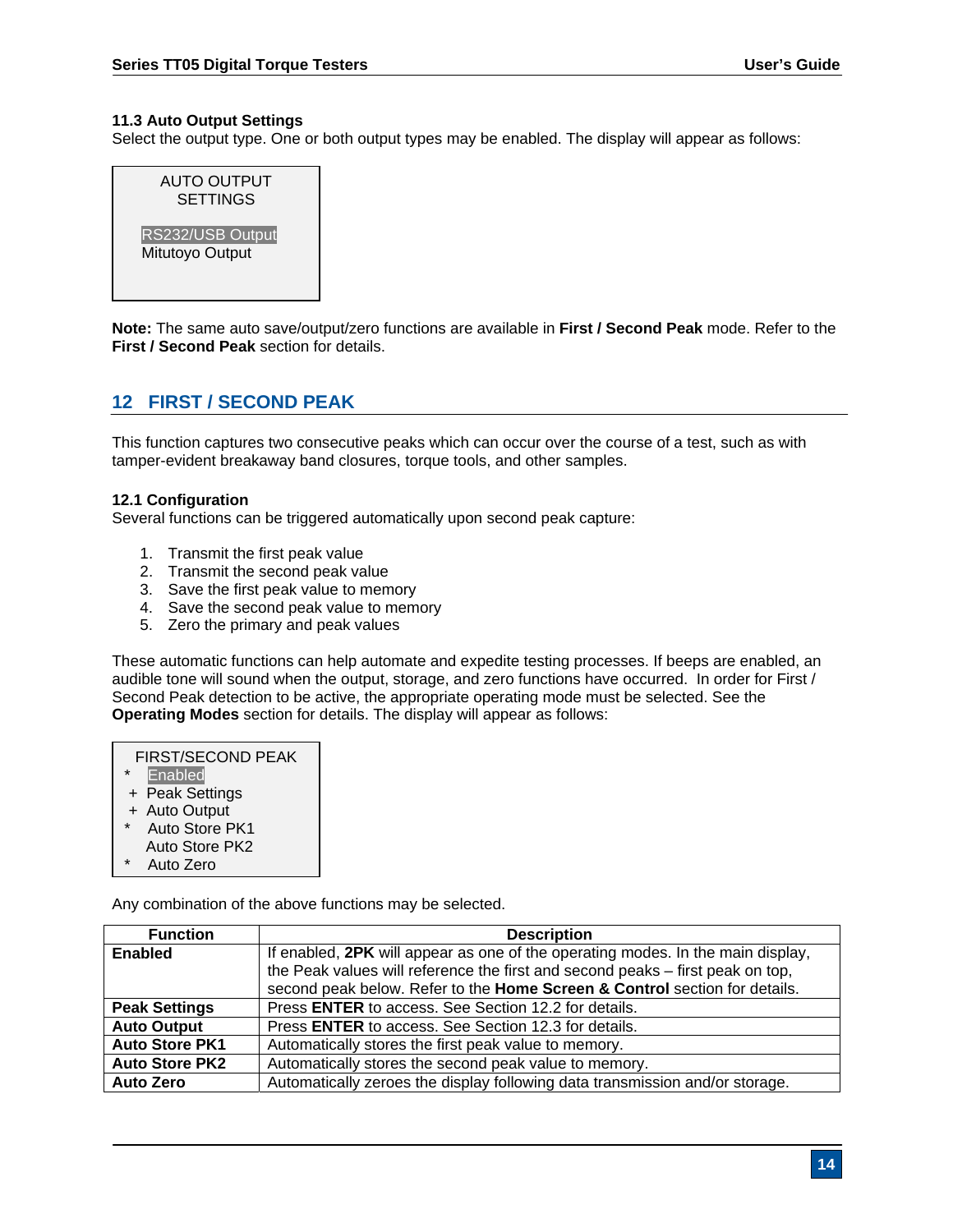# **12.2 Settings**

The display will appear as follows:

| <b>PEAK SETTINGS</b> |    |               |  |
|----------------------|----|---------------|--|
| Thresh. 1:           | 10 | $\%$          |  |
| % Drop 1:            | 50 | $\frac{0}{0}$ |  |
| Thresh. 2:           | 10 | $\%$          |  |
| % Drop 2:            | 50 | $\%$          |  |
| Auto Zero Delay      |    |               |  |
| sec.                 |    |               |  |

| <b>Threshold 1</b>       | Sets the percentage of full scale at which the first/second peak detection<br>feature becomes active. This threshold is provided to ignore peaks that can<br>occur during sample handling. Available settings: 1-90%, in 1% increments<br>between 1-5%, and in 5% increments between 5-90%. |
|--------------------------|---------------------------------------------------------------------------------------------------------------------------------------------------------------------------------------------------------------------------------------------------------------------------------------------|
| <b>Percentage Drop 1</b> | Identifies the first peak via detection of a specified percentage drop from<br>peak.                                                                                                                                                                                                        |
| <b>Threshold 2</b>       | Same as with Threshold 1, but refers to a percentage of full scale beyond<br>the first peak. For example, for a 50 lbFin capacity tester, if the first peak is<br>20 lbFin, and Threshold 2 is set to 15%, the threshold is equal to 27.5 lbFin.                                            |
| <b>Percentage Drop 2</b> | Same as Percentage Drop 1, for the second peak.                                                                                                                                                                                                                                             |
| <b>Auto Zero Delay</b>   | Sets the time delay before the primary and peak readings are zeroed.<br>Available settings: 1-60 sec., in 1 sec. increments between 1-5 sec., and in<br>5 sec. increments between 5-60 sec.                                                                                                 |

Thresholds and percentage drops are illustrated below:



# **11.3 Auto Output Settings**

Select the output type. Select RS-232/USB and/or Mitutoyo outputs, and select First and/or Second peaks. The display will appear as follows:

| <b>AUTO OUTPUT</b><br><b>SETTINGS</b>                                          |  |
|--------------------------------------------------------------------------------|--|
| RS232/USB Output<br>Mitutoyo Output<br><b>First Peak</b><br><b>Second Peak</b> |  |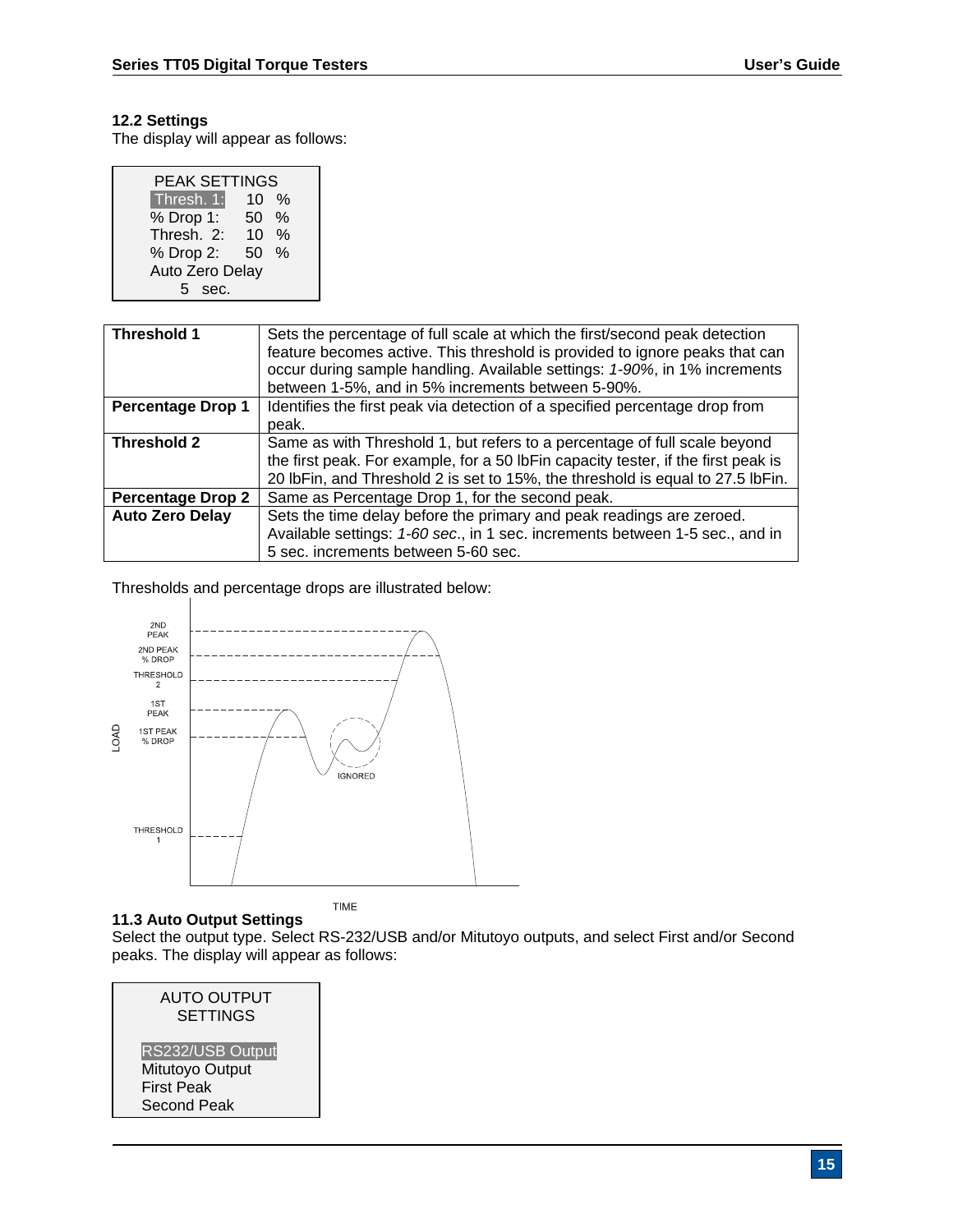# **11 CALIBRATION**

#### **11.1 Initial Physical Setup**

The TT05 should be mounted to a fixture rugged enough to withstand a load equal to the full capacity of the instrument. A groove located in the side of table has a diameter of 6.666" [169.32 mm], and may be used to accept a cable for calibration weights. This eliminates the need for a torque arm or torque wheel, especially when using lb weights. Readily available lb weights may be used to easily achieve lbFin calibration values. For example, for a calibration load of 50 lbFin, exactly 15 lb of weight is required. Suitable calibration equipment is required, and caution should be taken while handling such equipment.

#### **11.2 Calibration Procedure**

1. Select **Calibration** from the menu. The display will appear as follows:



The tester can be calibrated at up to 10 points in each direction. Enter the number of calibration points for each direction. At least one point must be selected for each direction.

**Note:** To achieve the accuracy specification of  $\pm 0.3$ % of full scale, it is recommended to calibrate the TT05 at 5 or more even increments in both the clockwise and counter-clockwise directions. For example, Model MTT05-50 (with capacity of 50 lbFin) should be calibrated at 10, 20, 30, 40, and 50 lbFin loads in each direction.

2. To escape the **Calibration** menu at any time, press **ESCAPE**. The display will appear as follows:



Selecting "CANCEL" will revert back to the Calibration setup. Selecting "EXIT W/O SAVING" will return to the menu without saving changes.

3. After the number of calibration points has been entered, press **ENTER**. The display will appear as follows:



4. Place the TT05 in a fixture free from vibration, then press **ZERO**. The tester will calculate offsets, and the display will appear as follows: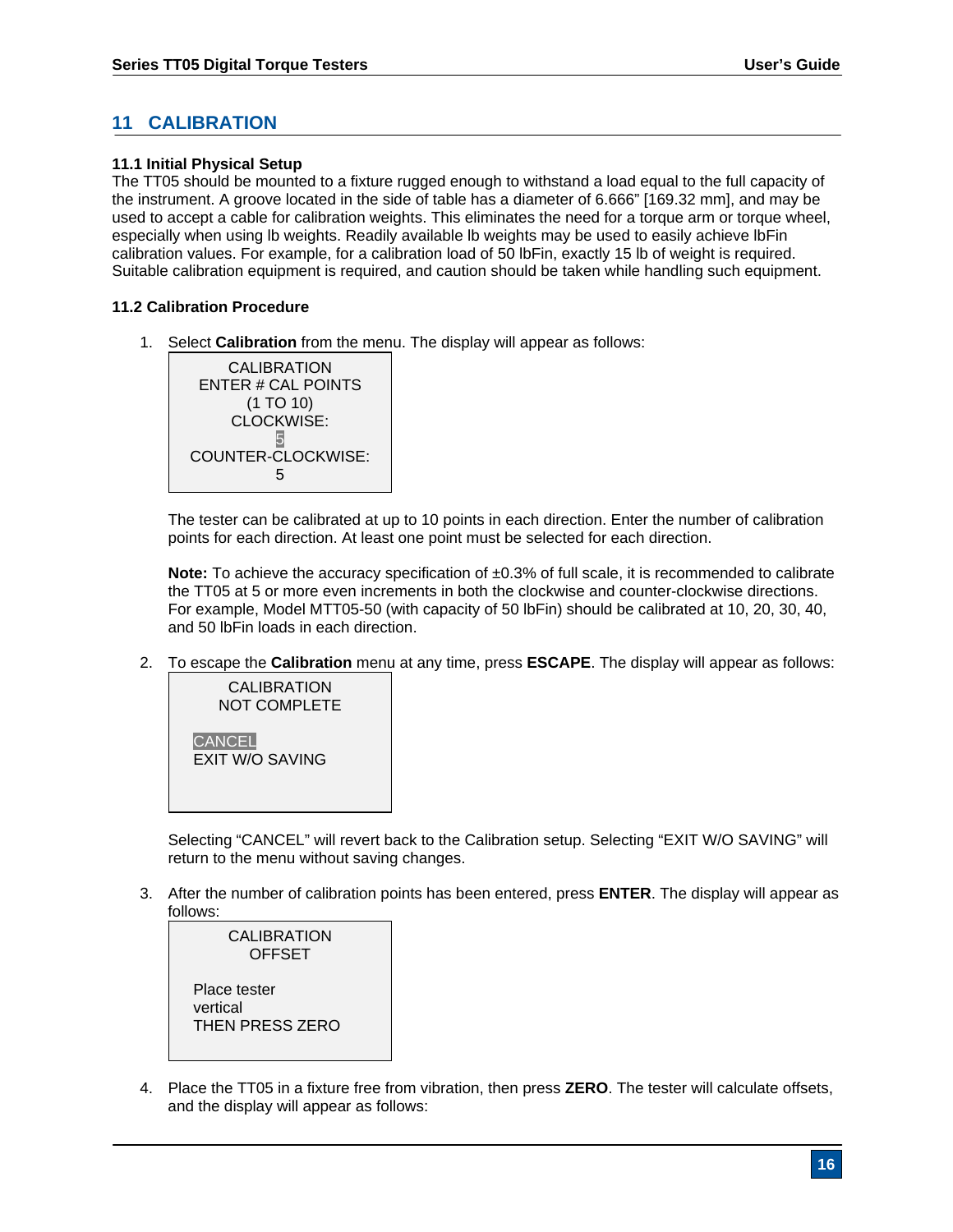| <b>CALIBRATION</b><br><b>OFFSET</b>            |            |                                                |
|------------------------------------------------|------------|------------------------------------------------|
| Please wait                                    |            |                                                |
|                                                |            |                                                |
| <b>CALIBRATION</b><br><b>OFFSET</b>            |            | <b>CALIBRATION</b><br><b>OFFSET</b>            |
| Sen.Offset Adj.Passed<br>Ana.Offset Adj.Passed |            | Sen.Offset Adj.Failed<br>Ana.Offset Adj.Failed |
|                                                | If failed: |                                                |

5. The following screen appears after the offsets have been calculated:



Attach weight fixtures (cable attachment, cable, hook, etc), as required. Do not yet attach any weights or apply any calibration loads. Then press **ENTER**.

6. The display will appear as follows:

**CALIBRATION CLOCKWISE** Optionally exercise load cell a few times.

THEN PRESS ENTER

Optionally exercise the internal sensor several times (at full scale, if possible), then press **ENTER**.

7. After displaying "PLEASE WAIT…" the display will appear as follows:

| <b>CALIBRATION</b>    |  |
|-----------------------|--|
| <b>ENSURE NO LOAD</b> |  |
| THEN PRESS ZERO       |  |

8. The display will appear as follows: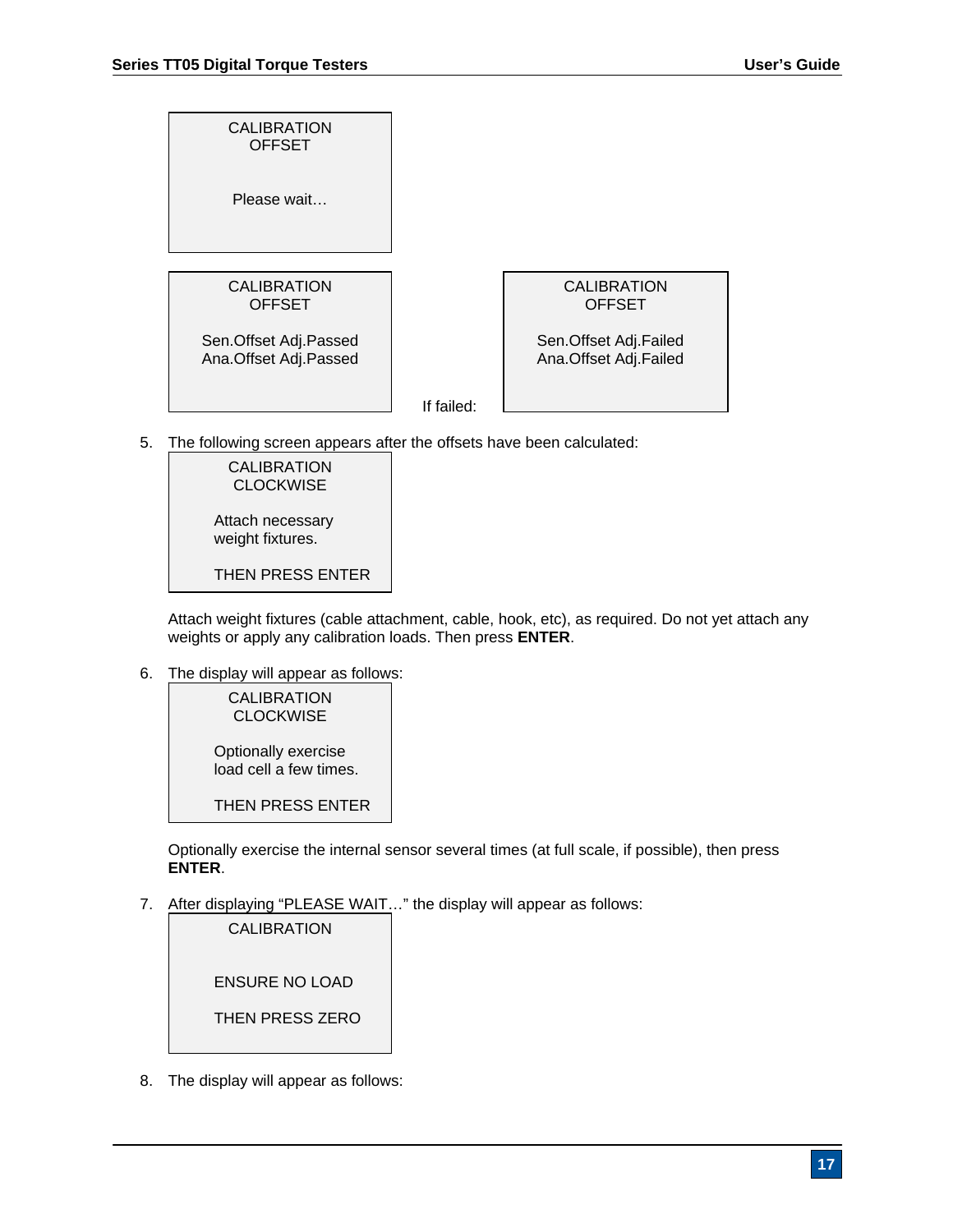**CALIBRATION CLOCKWISE** GAIN ADJUST APPLY FULL SCALE LOAD 50.000 LBFIN +/-20% THEN PRESS ENTER

Apply torque equal to the full scale of the instrument, then press **ENTER**.

Remove the torque, leave the fixtures in place, then press **ZERO**.

9. The display will appear as follows:



 Use the **UP** and **DOWN** keys to adjust the torque value as required. The torque values default to even increments, as indicated by the previously entered number of data points described in Step 1. Then press **ENTER**.

Repeat the above step for the number of data points selected.

10. After all the clockwise calibration points have been completed, the display will appear as follows:



## Press **ENTER**.

11. At the completion of the counter-clockwise calibration, the display will appear as follows:



To save the calibration information, select "SAVE & EXIT". To exit without saving the data select "EXIT W/O SAVING".

12. Any errors are reported by the following screens: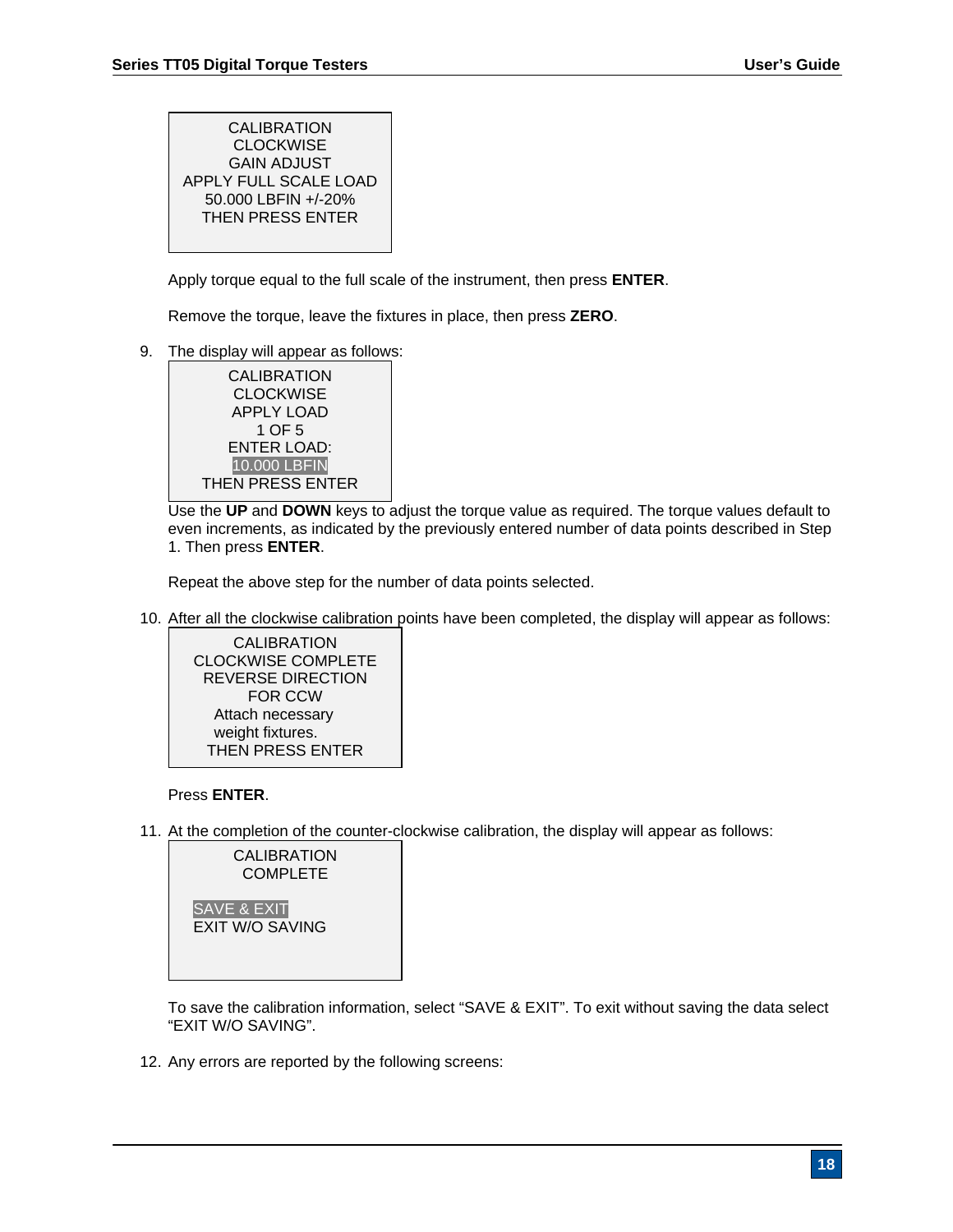CALIBRATION

Units must be kgFmm.

PLEASE TRY AGAIN PRESS ENTER

Displayed at the start of calibration if a disallowed unit is selected.

LOAD NOT STABLE

PLEASE TRY AGAIN

Ensure that the load is not swinging, oscillating, or vibrating in any manner. Then try again.

# CALIBRATION **CLOCKWISE**

LOAD TOO LOW

PLEASE TRY AGAIN

The calibration load does not match the set value.

CALIBRATION COUNTER-CLOCKWISE LOAD TOO CLOSE TO PREVIOUS PLEASE TRY AGAIN

The entered calibration point is too close to the previous point.

# **12 PASSWORDS**

Two separate passwords may be set to control access to the **Calibration** section and to the menu and other keys. To access the passwords setup screen, select **Passwords** from the menu. The display will appear as follows:

| <b>PASSWORDS</b> |  |
|------------------|--|
| Calibration      |  |
| Menu Key         |  |
| Mode Key         |  |
| Zero Key         |  |
| Data Key         |  |
|                  |  |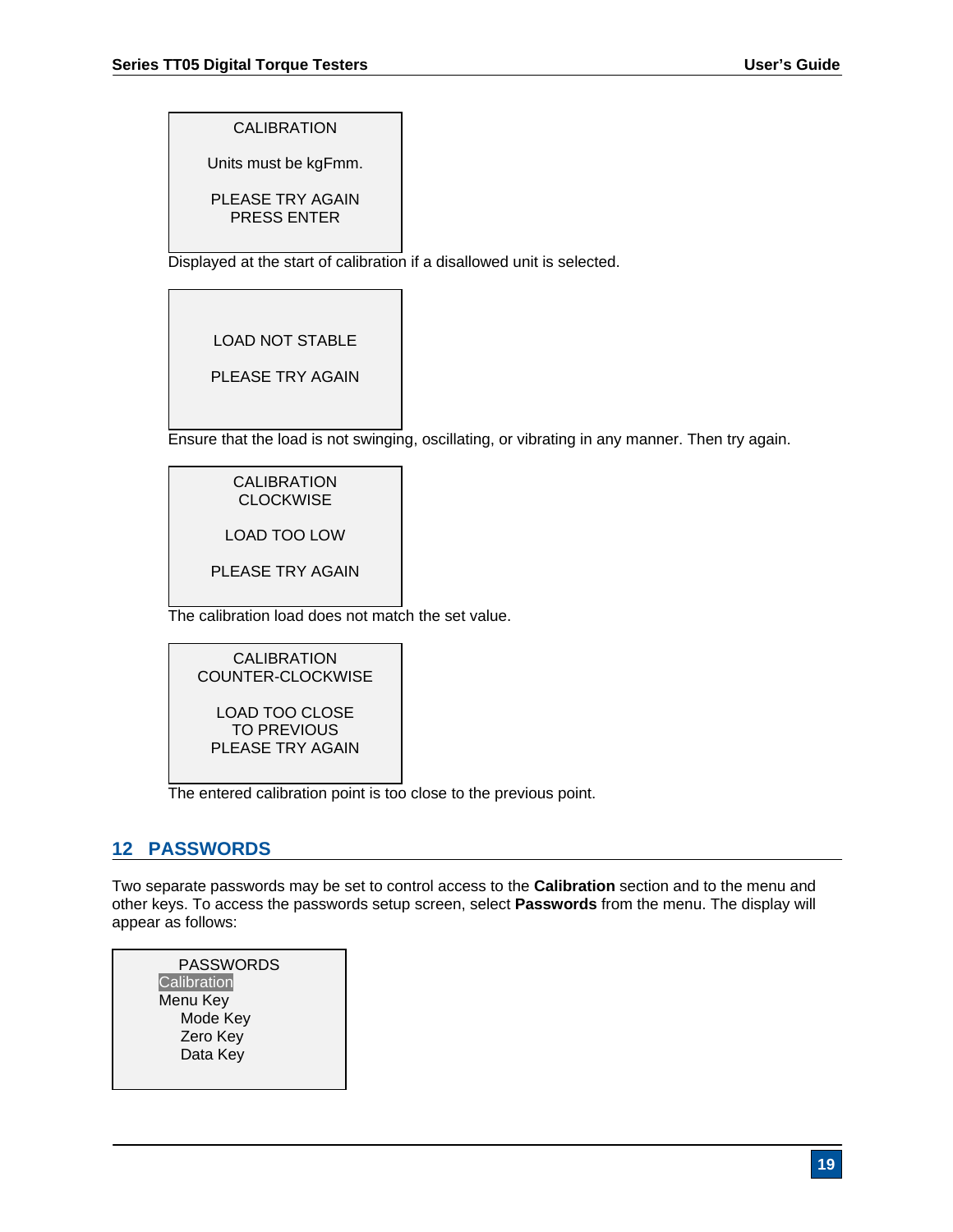#### **12.1 Calibration Password**

Select **Calibration** from the sub-menu. The display will appear as follows:

| CALIBRATION PASSWORD                                                      |  |  |
|---------------------------------------------------------------------------|--|--|
| Disabled<br>$\star$<br>Enabled<br>Set Password<br>$(0000 - 9999)$<br>5000 |  |  |

To set the password, select **Enabled**, then **Set Password**. Use the **UP** and **DOWN** keys to increment and decrement the value, from 0 to 9999. When the desired value has been selected, press **ENTER**, then **ESC** to exit the sub-menu.

#### **12.2 Menu Key Password**

If enabled, a password must be provided every time the **MENU** key is selected. Select **Menu Key** from the sub-menu. Follow the same procedure as described in the previous sub-section.

#### **12.3 Locking Out Other Keys**

Other keys may be locked out individually. Select any combination of keys (**MODE**, **ZERO**, **DATA**) by pressing **ENTER** in the **Passwords** sub-menu. Pressing a locked key will prompt the message "KEY PROTECTED" and then revert to the previous screen.

#### **12.4 Password Prompts**

If passwords have been enabled, the following will be displayed when pressing the **MENU** key or accessing the **Calibration** section:

ENTER PASSWORD (0000 – 9999) 5000

Use the **UP** and **DOWN** keys to select the correct password, then press **ENTER** to continue.

If the incorrect password has been entered, the display will appear as follows:



To re-enter the password, press ESC to exit to the home screen. Then, access the desired function and enter the password again when prompted.

If the password has been misplaced, it can be reset. Press **ENTER** to generate a *request code*. The *request code* must be supplied to Mark-10 or a distributor, who will then provide a corresponding *activation code*. Enter the *activation code* to disable the password.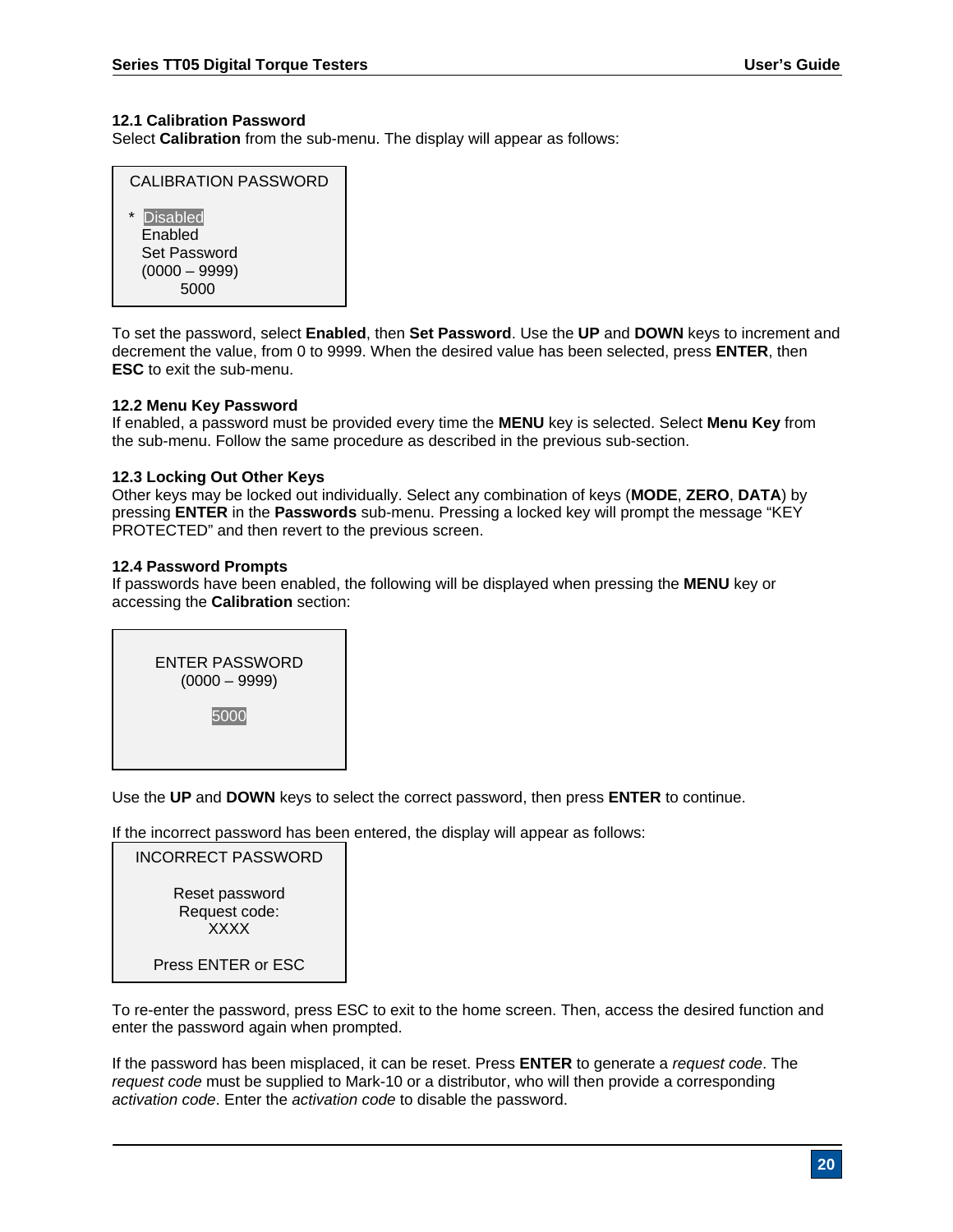# **13 OTHER SETTINGS**

#### **13.1 Automatic Shutoff**

The tester may be configured to automatically power off following a period of inactivity while on battery power. Inactivity is defined as the absence of any key presses or load changes of 100 counts or less. To access these settings, select **Automatic Shutoff** from the menu. The display will appear as follows:

| <b>AUTOMATIC SHUTOFF</b>                         |
|--------------------------------------------------|
| * Disabled<br>Enabled<br><b>Set Minutes</b><br>5 |

 Select **Disabled** to disable automatic shutoff. Select **Enabled** to enable it. The length of time of inactivity is programmed in minutes via the **Set Minutes** parameter. Available settings: *5-30,* in 5 minute increments.

**Note:** If the AC adapter is plugged in, the tester will ignore the **Automatic Shutoff** setting and remain powered on until the **POWER** key is pressed.

#### **13.2 Backlight**

Several initial settings are available upon powering on the tester. To access these settings, select **Backlight** from the menu. The display will appear as follows:



Select **Off** for the backlight to be off upon powering on the tester.

Select **On** for the backlight to be on upon powering on the tester.

Select **Auto** for the backlight to be on upon powering on the tester, but will shut off after a period of inactivity (as defined in the **Automatic Shutoff** sub-section). The backlight will turn on again when activity resumes. The length of time of inactivity is programmed in minutes via the **Set Minutes** parameter. Available settings: *1-10*, in 1 minute increments.

**Note:** If the AC adapter is plugged in, the tester will ignore these settings and keep the backlight on. Selecting the **On** or **Off** setting in the **Backlight** menu will manually turn the backlight on or off.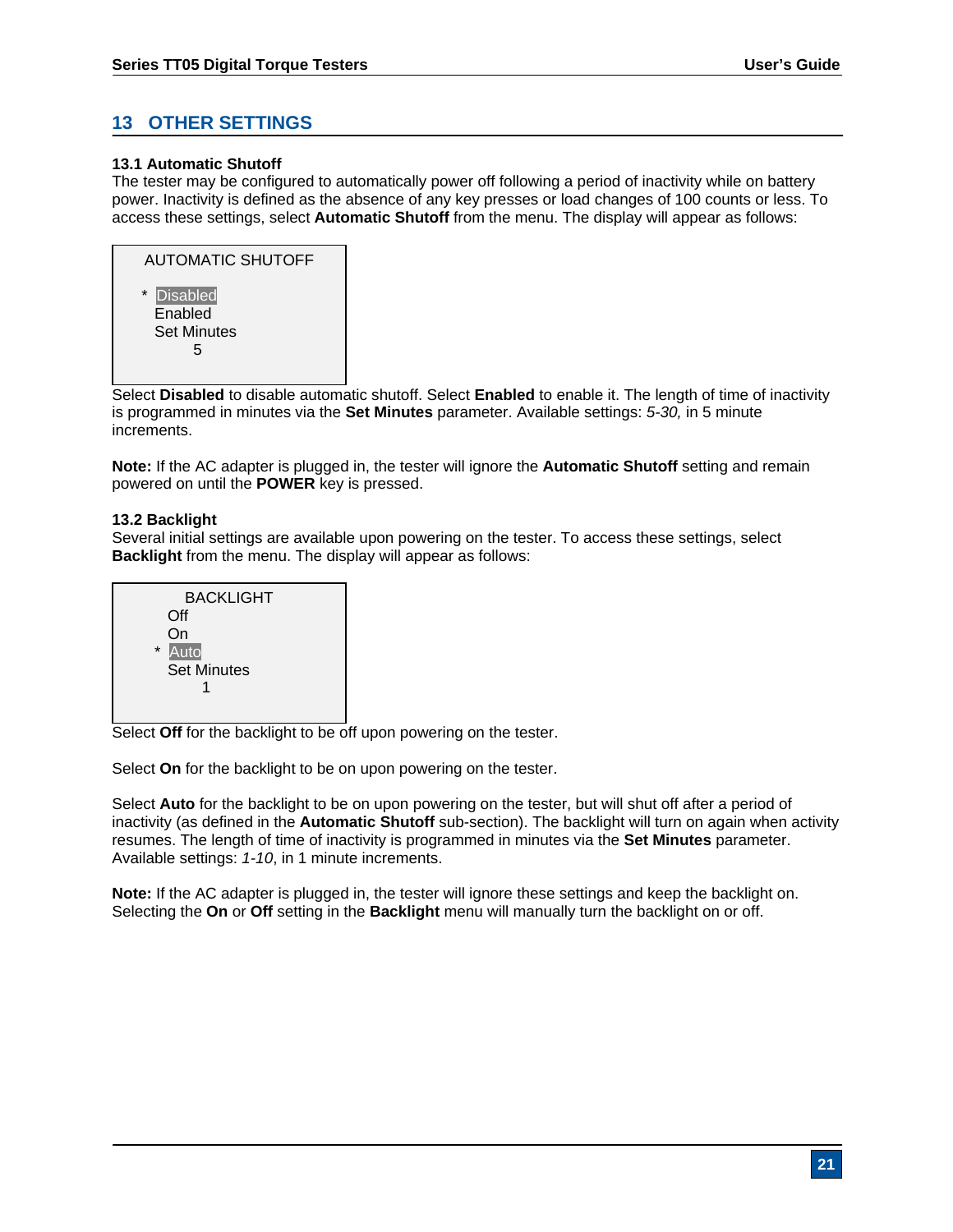#### **13.3 LCD Contrast**

The contrast of the display may be adjusted. Select **LCD Contrast** from the menu. The screen will appear as follows:

| <b>LCD CONTRAST</b>       |  |
|---------------------------|--|
| <b>Set Contrast</b><br>10 |  |

Press **ENTER** to modify the contrast. Select a value from 0 to 25, with 25 producing the most contrast.

#### **13.4 Beeps**

Audible tones can be enabled for all key presses and alerts, such as overload, set point value reached, etc. The Set Point alert can be configured to be either a momentary tone or a continuous tone (until the load is restored to a value between the set points). To configure the functions for which audible tones will apply, select **Beeps** from the menu. The screen will appear as follows:



## **13.5 Initial Settings**

The default units and operating mode at power-on may be configured. To access this parameter, select **Initial Settings** from the menu. The screen will display the available modes. An example is as follows:



For available selections, refer to the **Units** and **Home Screen And Controls** sections.

#### **13.6 Information / Welcome Screen**

The following screen is displayed at power-up and can be accessed at any time by selecting **Information**:

Digital Torque Tester Series TT05 Model No: MTT05-50 Serial No: 1234567 Version: 1.0 (c) Mark-10 Corp.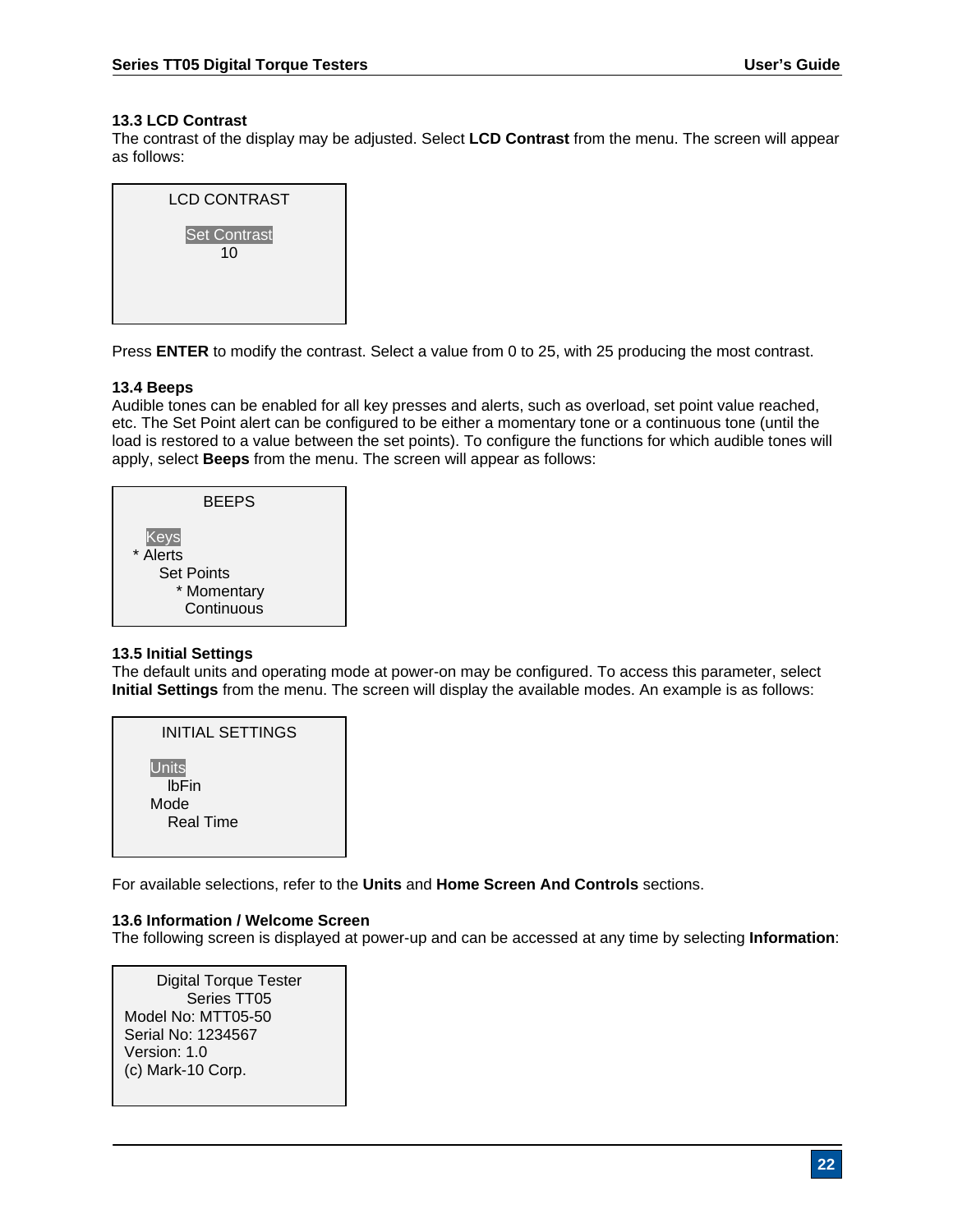# **14 SPECIFICATIONS**

# **14.1 General**

| Accuracy:                          | $\pm 0.3\%$ of full scale                                                                              |  |  |
|------------------------------------|--------------------------------------------------------------------------------------------------------|--|--|
| Sampling rate:                     | 7.000 Hz                                                                                               |  |  |
| Power:                             | AC or rechargeable battery. Low battery indicator appears when battery level is low, and tester        |  |  |
|                                    | powers off automatically when power reaches critical stage.                                            |  |  |
| <b>Battery life:</b>               | <b>Backlight on:</b> up to 7 hours of continuous use / Backlight off: up to 24 hours of continuous use |  |  |
| <b>Measurement units:</b>          | ozFin, IbFin, IbFft, Nm, Ncm                                                                           |  |  |
|                                    | USB / RS-232: Configurable up to 115,200 baud.                                                         |  |  |
|                                    | Mitutoyo (Digimatic): Serial BCD suitable for all Mitutoyo SPC-compatible devices.                     |  |  |
| Outputs:                           | <b>Analog:</b> $\pm$ 1 VCD, $\pm$ 0.25% of full scale at capacity.                                     |  |  |
|                                    | <b>General purpose:</b> Three open drain outputs, one input.                                           |  |  |
|                                    | Set points: Three open drain lines.                                                                    |  |  |
| Safe overload:                     | 150% of full scale (display shows "OVER" at 110% and above)                                            |  |  |
| Weight:                            | 10.9 lb [4.9 kg]                                                                                       |  |  |
| <b>Environmental requirements:</b> | 40 - 100°F, max. 96% humidity, non-condensating                                                        |  |  |
| <b>Warranty:</b>                   | 3 years (see individual statement for further details)                                                 |  |  |

# **14.2 Dimensions** IN [MM]



#### **14.3 Capacity x Resolution**

| Model No.        | <b>IbFin</b>      | ozFin            | <b>IbFft</b>      | <b>Ncm</b>        | Nm                  |
|------------------|-------------------|------------------|-------------------|-------------------|---------------------|
| <b>MTT05-12</b>  | $12 \times 0.005$ | $192 \times 0.1$ | $1 \times 0.0005$ | $135 \times 0.1$  | $1.35 \times 0.001$ |
| <b>MTT05-25</b>  | $25 \times 0.01$  | $400 \times 0.2$ | $2 \times 0.001$  | $290 \times 0.2$  | $2.9 \times 0.002$  |
| <b>MTT05-50</b>  | $50 \times 0.02$  | $800 \times 0.5$ | $4 \times 0.002$  | $570 \times 0.5$  | 5.7 x 0.005         |
| <b>MTT05-100</b> | $100 \times 0.05$ | 1600 x 1         | $8 \times 0.005$  | $1150 \times 0.5$ | $11.5 \times 0.005$ |